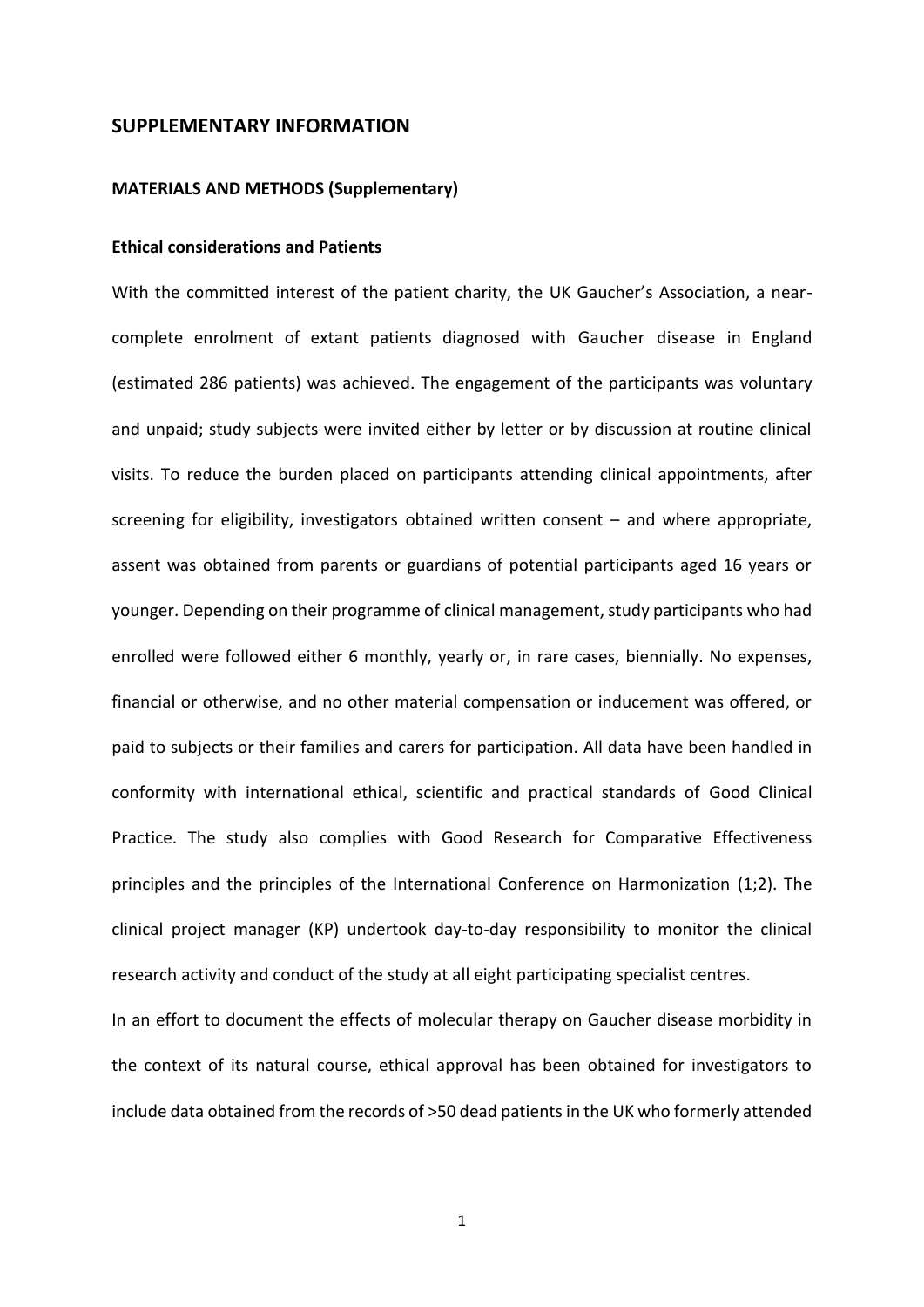one or more of the 8 specialist centres. Some of these patients would have been naïve to enzyme replacement therapy or received the treatment late in the course of their illness.

#### **GAUCHERITE database**

The GAUCHERITE database is a bespoke database designed for the purpose of this study. The database is stored on a secure server at the principal study site. Front-end data entry is webbased for ease of access. The back-end data storage is based on Structured Query Language (SQL). SQL is a domain-specific language ideally suited for relational databases and its common usage reduces future redundancy.

The database uses Systematised Nomenclature of Medicine Clinical Terminology (SNOMED-CT), the preferred terminology recommended by NHS digital (previously known as the Health and Social Care Information Centre; HSIC). GAUCHERITE is therefore immediately compatible with NHS electronic patient records. Raw data from GAUCHERITE can be adopted into other SNOMED-CT based databases and can be mapped, using currently available tools onto databases using different terminology(s)**.** All terms used in GAUCHERITE are clearly defined and those of special interest, for example 'avascular necrosis of bone (disorder), SCTID: 397758007' receives additional clarification to minimise ambiguity. All terms will be published on-line in a data dictionary.

Complex phenotypic terms (descriptions) will be coded using post-coordinated ontology; this confers flexibility to the database allowing relational terms to be added as required with minimal alteration (more, greater, better, increased). This is particularly useful for retrospective data entry where descriptive texts can be entered without resorting to long lists of pre-coordinated terms.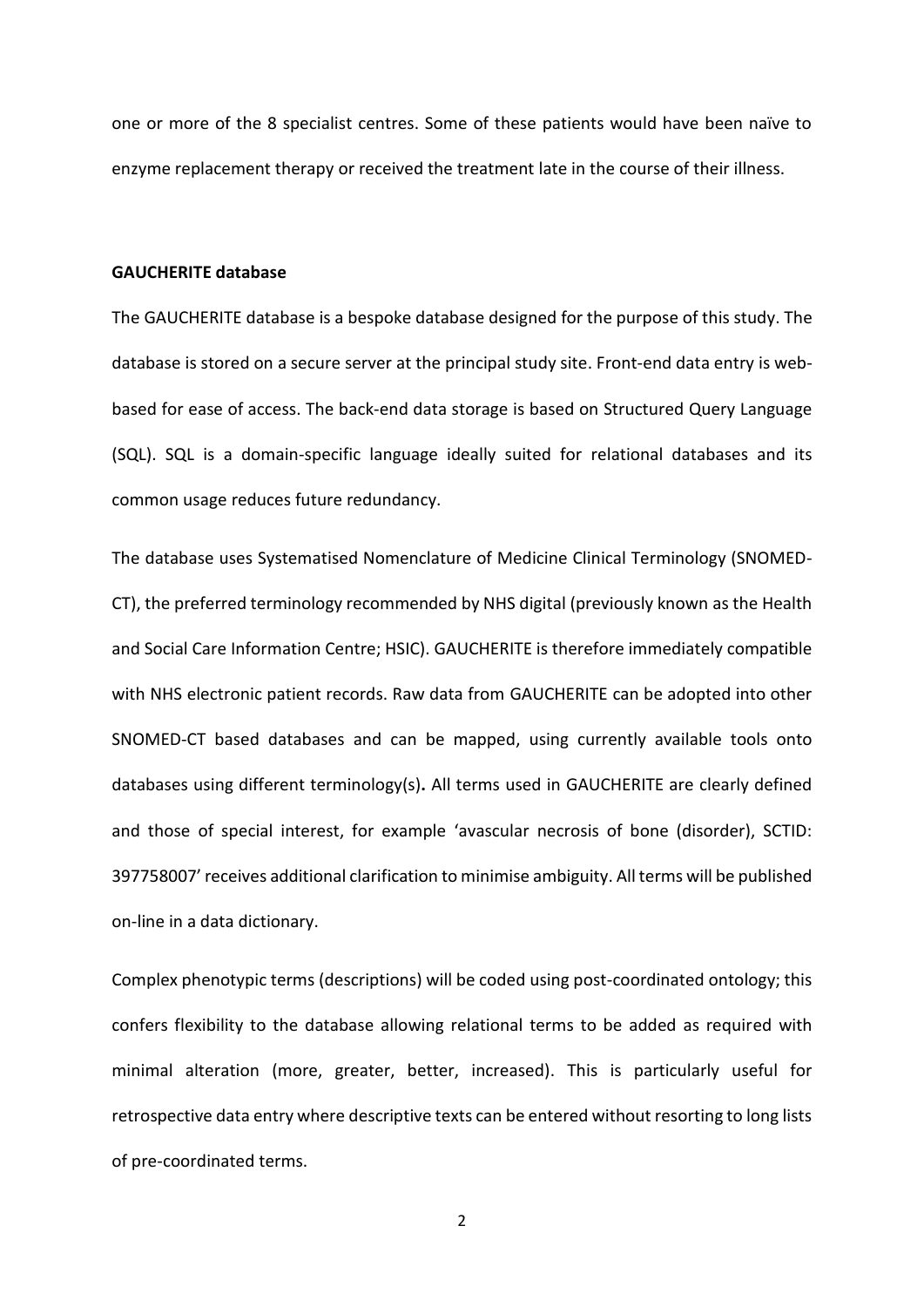Prospective and retrospective data are collected. For retrospective data entry, the purpose is not to "digitise" historic clinical notes but to extract relevant information as recorded. Therefore, when entered, missing retrospective data are not explicitly recorded as missing.

The structure of the database has been designed for facile export of data formats as spreadsheets or comma-separated files. The exported data are readable by investigators since each variable carries two mandatory metadata; the subject identifier and date-time.

Principal Investigators and a nominated person from each specialist centre have access to the data held on the relevant study subjects. To minimise inconsistencies in reporting, retrospective data entry was restricted to the research team (database manager, data entry clerk, clinical fellows and clinical research nurse); by the same token, prospective data acquired during the conduct of the study programme was principally captured by this team.

#### **Variables**

Demographic data were collected at consent (Supplementary Table 4), which included age at time of consent, gender and educational level. Height, weight, blood pressure, temperature, pulse, assigned Gaucher disease subtype, *GBA1* genotype, treatment regimen (detailed posology of medications of special interest: enzyme therapy, nature, dose and duration; or substrate reduction therapy, bisphosphonates, calcium, vitamin D, teriparatide, denosumab, strontium ranelate) and medical history (splenectomy and cholecystectomy status, malignancies, major surgery, major bleeding, pulmonary disease, Parkinson disease, menarche, pregnancies, menopause and epilepsy). This information was reviewed and revised where necessary at every clinical appointment.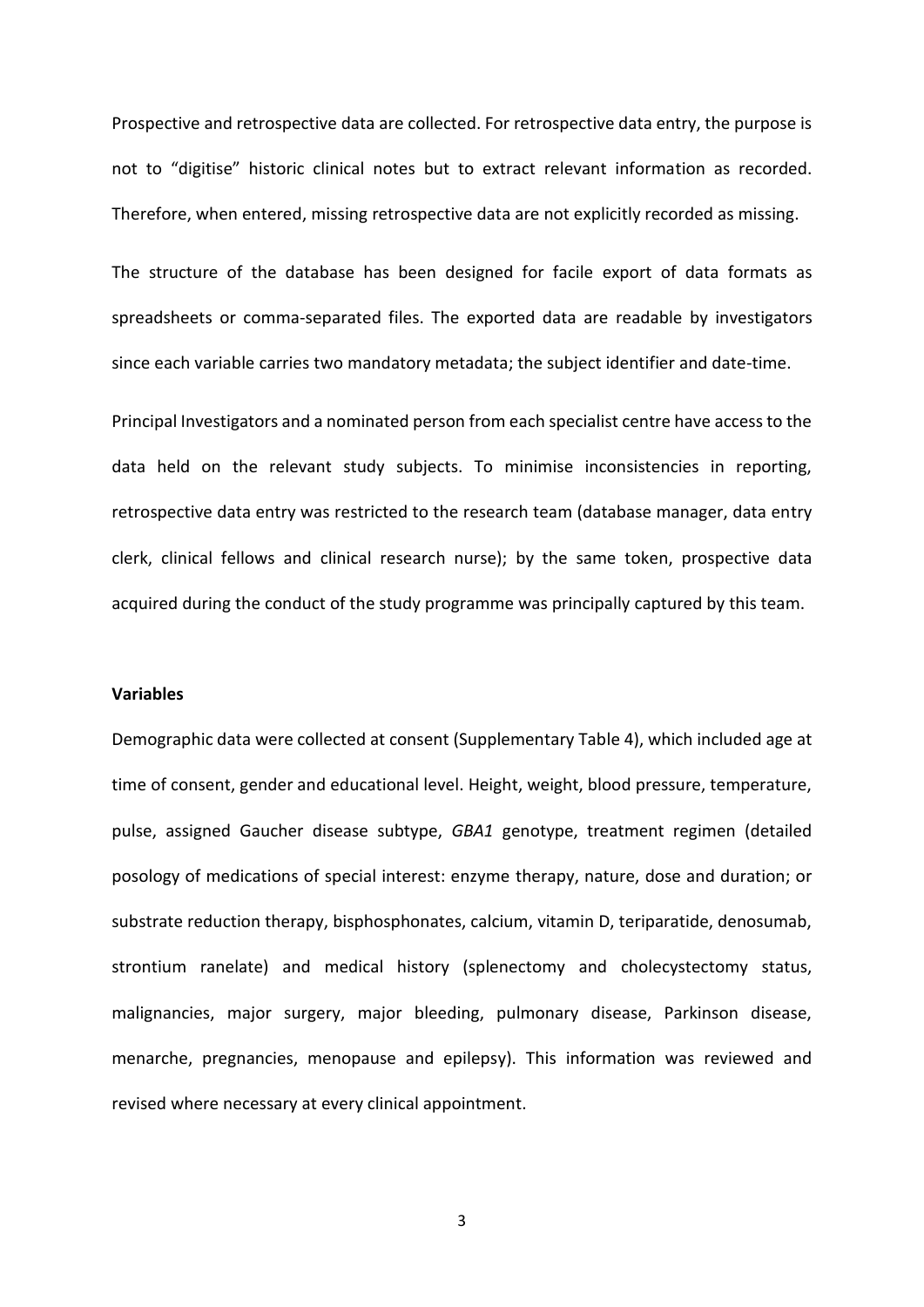Development of the GAUCHERITE database incorporated variables from previous registries [i.e. International Collaborative Gaucher Group (ICGG) Gaucher Registry (3), International Myeloma Working Group (IMWG) (4), Gaucher Outcomes Survey (GOS) (5), Clinical Bone registry (Dendrite Database) (6) and Therapeutic goals in the treatment of Gaucher disease (7)]. To facilitate development of novel disease severity scoring systems, from the outset it was determined that every effort should be made to include a comprehensive clinical data set: more than two thousand five hundred variables are collected. Of note however, the database has been designed to capture the most commonly used severity scoring systems such as the Zimran Severity Score Index (SSI)(8), (conceived in the pre-treatment era), as well as the most recent Gaucher Disease Type 1 Severity Scoring System GD-DS3 (9). In particular, this latter Scoring System DS3, includes symptoms and manifestations of skeletal involvement associated with Gaucher disease such as the presence/absence of bone pain, together with its objective and subjective characteristics, and the presence/absence of bone crises. The presence/absence of fragility fractures, clinically defined as a fracture (including vertebral fracture) "that occurred as a result of a minimal trauma, such as a fall from standing height or less, or no identifiable trauma" according to the definition provided by the World Health Organization (10) was also recorded. Plain radiologic skeletal survey and/or magnetic resonance imaging (MRI) were used to assess the presence and approximate onset of osteonecrosis (avascular necrosis) and to document modelling deformities (i.e. Erlenmeyer flask deformity, a radiologic feature of Gaucher disease demonstrating relative constriction of the diaphysis and flaring of the metaphysis, which is usually detectable in childhood), fractures, lytic lesions, joint deformities (i.e. osteoarthritis) and replacement joint status. In addition, the patients' self-reported incidents were captured and checked against imaging for bone-marrow infiltration, osteonecrosis, lytic lesions and determinations of bone mineral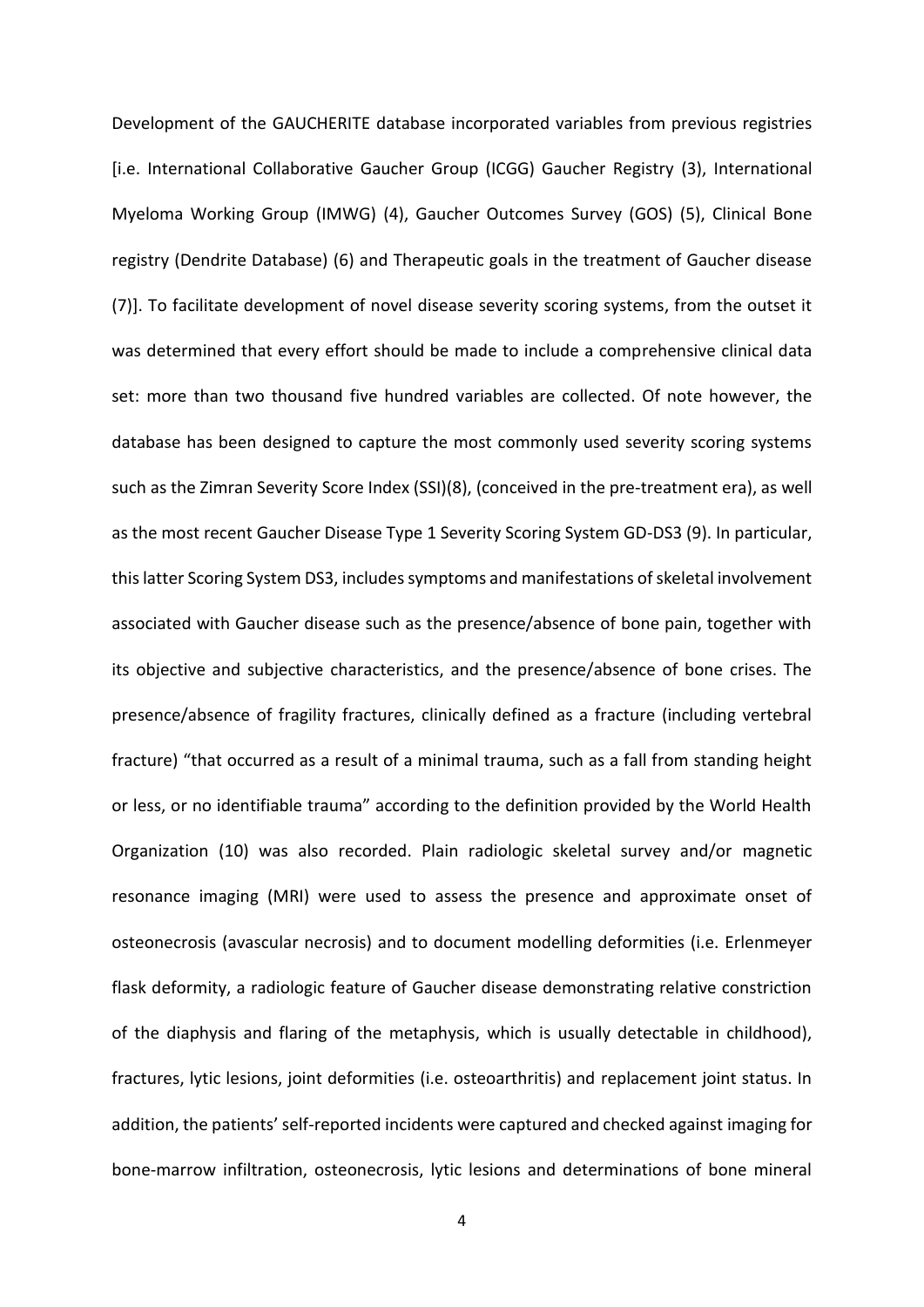density. Bone mineral density was assessed by dual-energy x-ray absorptiometry (DXA) at the lumbar vertebrae, hip and wrist. Values are reported as bone mineral density (BMD)  $g/cm^2$ , Z-scores and T-scores, in relation to the standard deviation from the median age and genderspecific and young adult reference values, respectively. The patient's physician reported haematological parameters (i.e. cytopaenia, bleeding), liver volume, spleen volume and status, and central nervous system, liver and lung involvement at each visit. These diseasescoring systems provide clinicians with a useful tool for long-term assessment and monitoring of patients with Gaucher disease. While they are subject to the immediate clinical judgment of the treating physician, subjective variation in the evaluation will be confounded effectively by the long-term participation and interchange of colleagues engaged in contemporary clinical practice. At the same time, specialised investigators in the UK National Health Service directed to the expert care of patients with chronic diseases will be presented with unrivalled opportunities for comparing individual real-world outcomes between individuals suffering from a chronic but heterogeneous condition, such as Gaucher disease.

### **Questionnaires**

Questionnaires were only prospectively administered at each scheduled clinical appointment as part of GAUCHERITE (Supplementary Table 5).

Quality of life questionnaires were used as a standardised measure of health status. EuroQol 5D 5L (EQ-5D-5L) and Health Survey (SF-36) v2 EuroQol 5D 5L (EQ-5D-5L), Health Survey (SF-36) v2 (11), Quality of Life Inventory Multidimensional Fatigue Scale (PedsQL MFS) (12), Hospital Anxiety and Depression Scale (HADs) (13;14) for all adult patients (11). Additional questionnaires, including Frontal Assessment Battery (FAB) (15), The Addenbrooke's Cognitive Examination- Revised (ACE-R) (16) and Movement Disorder Society - Unified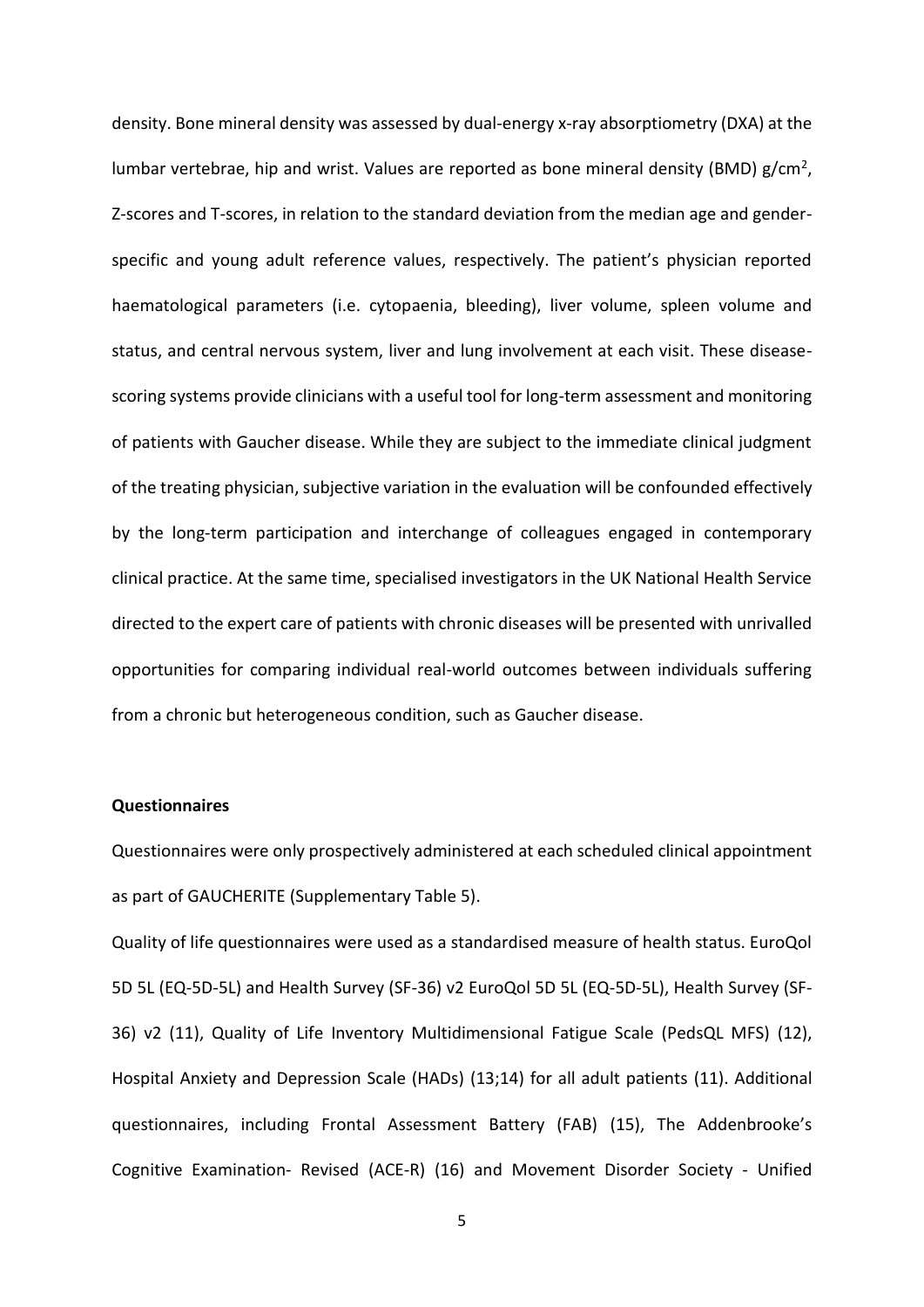Parkinson's Disease Rating Scale (MDS-UPDRS02) (17), were administered in patients with Parkinson disease; while FAB, ACE-R and modified Severity Screening Tool (mSST) (18) were administered in patients with type 3 (chronic neuronopathic) Gaucher disease.

Paediatric Quality of Life (PedsQL) questionnaires were used for all patients seen in paediatric specialist centres. The parents or guardians of paediatric patients were asked to complete age-specific quality of life questionnaires annually. Patients were assisted by a member of the research team to complete these in line with the guidance provided with the questionnaires. Young patients attending paediatric service continued to complete these after they undertook transitional care and moved to an adult centre. A further questionnaire was also included in paediatric patients: a paediatric development assessment tool (Vineland II) (19).

#### **Cognitive assessment**

Bedside cognitive assessments were undertaken in patients with neuronopathic Gaucher disease and patients with Gaucher-related Parkinson disease. These cognitive assessments formed part of two key objectives: to identify the presence or absence of impairment in patients and to compare the type of impairment (if identified) with any impairment found in patients with Parkinson disease associated with Gaucher disease (biallelic mutations in *GBA1*). Evidence suggests that many patients with Parkinson disease experience some mild cognitive impairment (approx. 26% (20)) which would not be identified on a standard Mini Mental State Examination (MMSE). The ACE-R incorporates both an MMSE score with a more extensive testing battery resulting in five sub-domain scores: orientation/attention, memory, verbal fluency, language and visuospatial function with greater sensitivity in identifying mild impairment (21).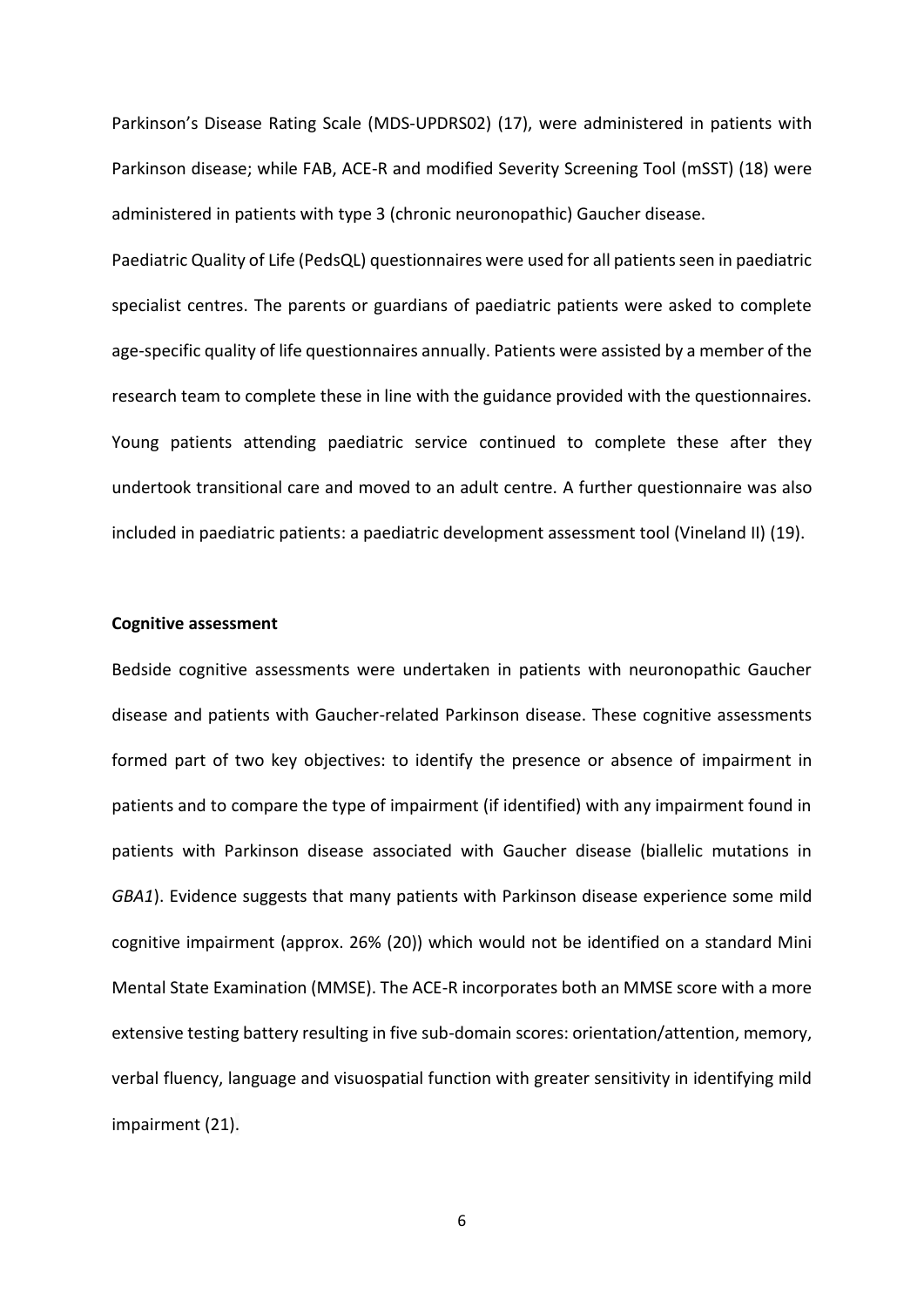The key limitation of the ACE-R is the reduction in sensitivity seen in patients who have a higher intelligence quotient or greater number of years of completed education (16). In view of this confounder to the test, the National Adult Reading Test, a short test which indicates pre-morbid intellectual function (22) was also administered on the first occasion that comprehensive cognitive testing.

The FAB was employed for all patients with neuronopathic and Gaucher-Parkinson Disease to further define the type of cognitive impairment encountered (15).

The MDS-UPDRS is the most widely used questionnaire for Parkinson disease (17). This questionnaire was used on all Gaucher patients who had a diagnosis of Parkinson disease. The mSST was used as a tool to monitor the progression of neurological manifestations in patients with neuronopathic (type 3) disease (18;23).

#### **Imaging studies**

Retrospective and prospective imaging studies were collected during the study: a total of 2398 MRI scans, 1159 plain radiographs, 933 DXA scans, 351 ultrasound studies, and 128 computerized axial tomography (CT) scans were retrieved using the Sectra Image Exchange Portal (IEP), downloaded as DICOM file formats, anonymised using a ClearCanvas workstation and archived in a Cambridge-based secure storage provided by the University of Cambridge.

#### **SUPPLEMENTARY RESULTS**

#### *Growth, puberty, and menopause*

According to self-reported growth measures reported by 223 patients over the age of 21 years, 65 patients recalled a failure to thrive in childhood, while 86 and 71 felt shorter or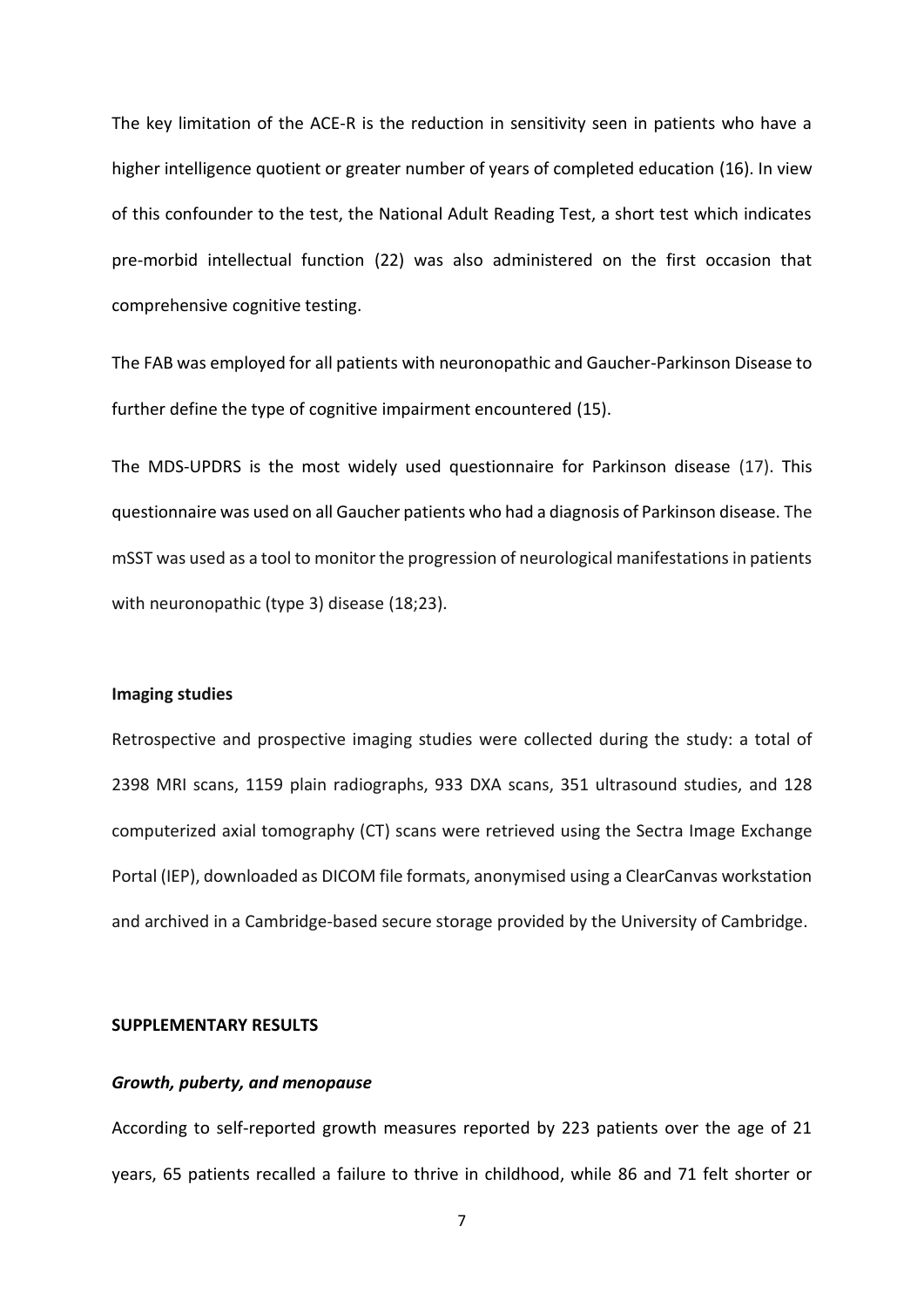underweight compared with their peers at school. Fifty-four patients recalled a delay in puberty. The median age at regular shaving in males and onset of menarche in females were 16 years (range: 9-26) and 14 years (range: 6-19), respectively. A total of 51 women were in menopause at the time of recruitment (median age 47 years, range: 26-58), and 20 patients had received or were still receiving hormone replacement treatment (HRT) at the time of recruitment (Table 1).

#### *Gallstone disease*

Seventy-nine patients had gallstone disease (median age 40 years, range: 11-66). Of these, 32 were symptomatic and prompted investigations while in 43 patients gallstones were an incidental finding (Table 4). Thirty-seven patients had a history of cholecystectomy (median age 37 years, range: 16-69 years).

#### **REFERENCES**

- 1. ICH Topic E 6 (R1) Guideline for Good Clinical Practice GUIDELINE FOR GOOD CLINICAL PRACTICE . Web [serial online] Available at: [http://www.emea.eu.int.](http://www.emea.eu.int/)
- 2. Pieterse H, Diamant Z. Good clinical practice in clinical interventional studies. Eur Clin Respir J. 2014;1.
- 3. Charrow J, Andersson HC, Kaplan P et al. The Gaucher registry: demographics and disease characteristics of 1698 patients with Gaucher disease. Arch Intern Med. 2000;160:2835-2843.
- 4. Kyle RA, Durie BG, Rajkumar SV et al. Monoclonal gammopathy of undetermined significance (MGUS) and smoldering (asymptomatic) multiple myeloma: IMWG consensus perspectives risk factors for progression and guidelines for monitoring and management. Leukemia. 2010;24:1121-1127.
- 5. Zimran A, Belmatoug N, Bembi B et al. Demographics and patient characteristics of 1209 patients with Gaucher disease: Descriptive analysis from the Gaucher Outcome Survey (GOS). Am J Hematol. 2018;93:205-212.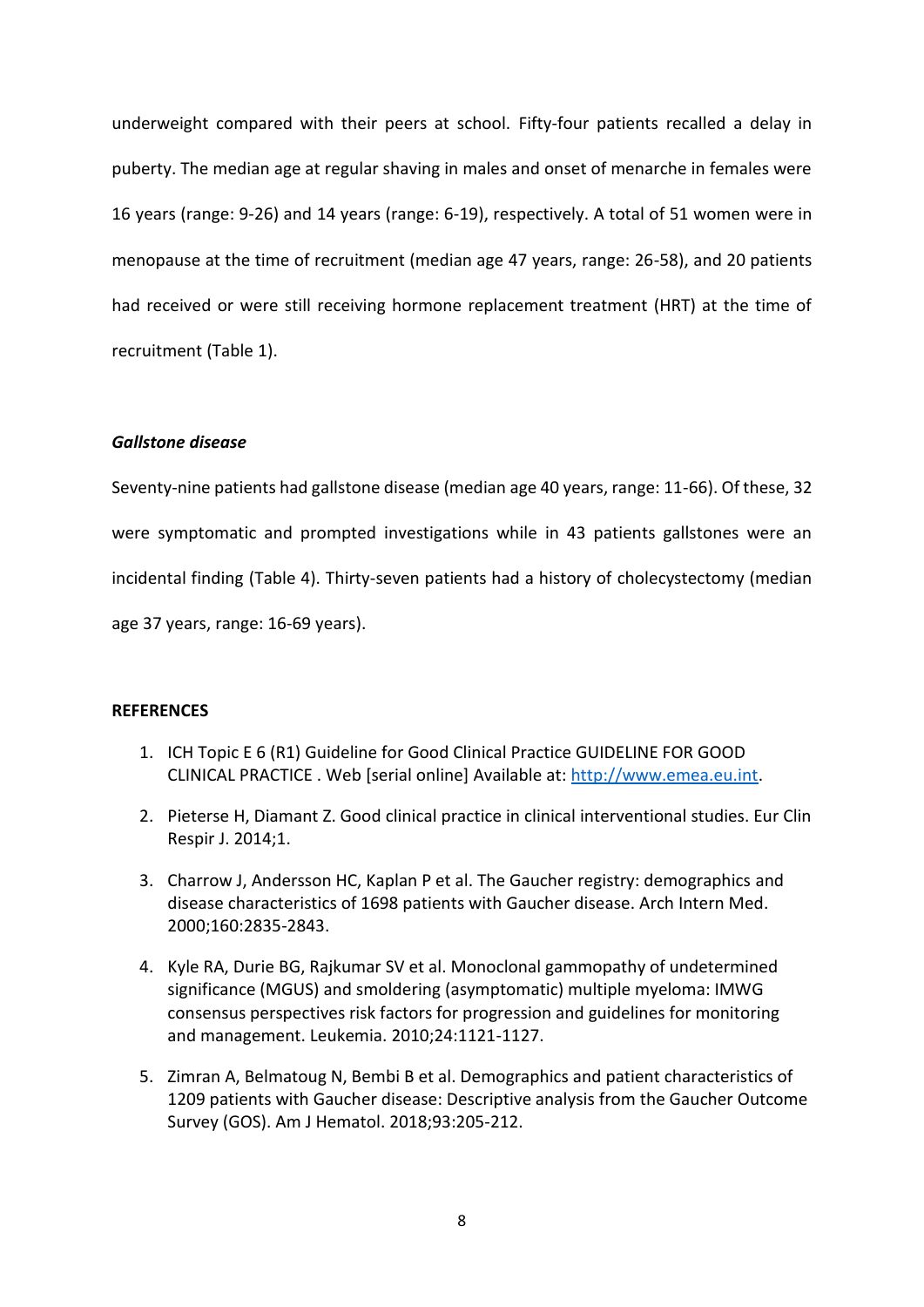- 6. Deegan PB, Pavlova E, Tindall J et al. Osseous manifestations of adult Gaucher disease in the era of enzyme replacement therapy. Medicine (Baltimore). 2011;90:52-60.
- 7. Pastores GM, Weinreb NJ, Aerts H et al. Therapeutic goals in the treatment of Gaucher disease. Semin Hematol. 2004;41:4-14.
- 8. Zimran A, Kay A, Gelbart T et al. Gaucher disease. Clinical, laboratory, radiologic, and genetic features of 53 patients. Medicine (Baltimore). 1992;71:337-353.
- 9. Weinreb NJ, Cappellini MD, Cox TM et al. A validated disease severity scoring system for adults with type 1 Gaucher disease. Genet Med. 2010;12:44-51.
- 10. Bonjour JP, Ammann P, Rizzoli R. Importance of preclinical studies in the development of drugs for treatment of osteoporosis: a review related to the 1998 WHO guidelines. Osteoporos Int. 1999;9:379-393.
- 11. Oemar M, Janssen B. EQ-5D-5L User Guide Basic information on how to use the EQ-5D-5L instrument. Web [serial online] Available at: https:/[/www.unmc.edu/centric/\\_documents/EQ-5D-5L.pdf](http://www.unmc.edu/centric/_documents/EQ-5D-5L.pdf) .
- 12. Varni JW, Limbers CA, Bryant WP, Wilson DP. The PedsQL multidimensional fatigue scale in pediatric obesity: feasibility, reliability and validity. Int J Pediatr Obes. 2010;5:34-42.
- 13. Bjelland I, Dahl AA, Haug TT, Neckelmann D. The validity of the Hospital Anxiety and Depression Scale. An updated literature review. J Psychosom Res. 2002;52:69-77.
- 14. Zigmond AS, Snaith RP. The hospital anxiety and depression scale. Acta Psychiatr Scand. 1983;67:361-370.
- 15. Kaszas B, Kovacs N, Balas I et al. Sensitivity and specificity of Addenbrooke's Cognitive Examination, Mattis Dementia Rating Scale, Frontal Assessment Battery and Mini Mental State Examination for diagnosing dementia in Parkinson's disease. Parkinsonism Relat Disord. 2012;18:553-556.
- 16. Komadina NC, Terpening Z, Huang Y et al. Utility and limitations of Addenbrooke's Cognitive Examination-Revised for detecting mild cognitive impairment in Parkinson's disease. Dement Geriatr Cogn Disord. 2011;31:349-357.
- 17. Goetz CG, Tilley BC, Shaftman SR et al. Movement Disorder Society-sponsored revision of the Unified Parkinson's Disease Rating Scale (MDS-UPDRS): scale presentation and clinimetric testing results. Mov Disord. 2008;23:2129-2170.
- 18. Davies EH, Surtees R, DeVile C, Schoon I, Vellodi A. A severity scoring tool to assess the neurological features of neuronopathic Gaucher disease. J Inherit Metab Dis. 2007;30:768-782.
- 19. Sparrow SSCDV&BDA 2005 Vineland-II Adaptive Behavior Scales: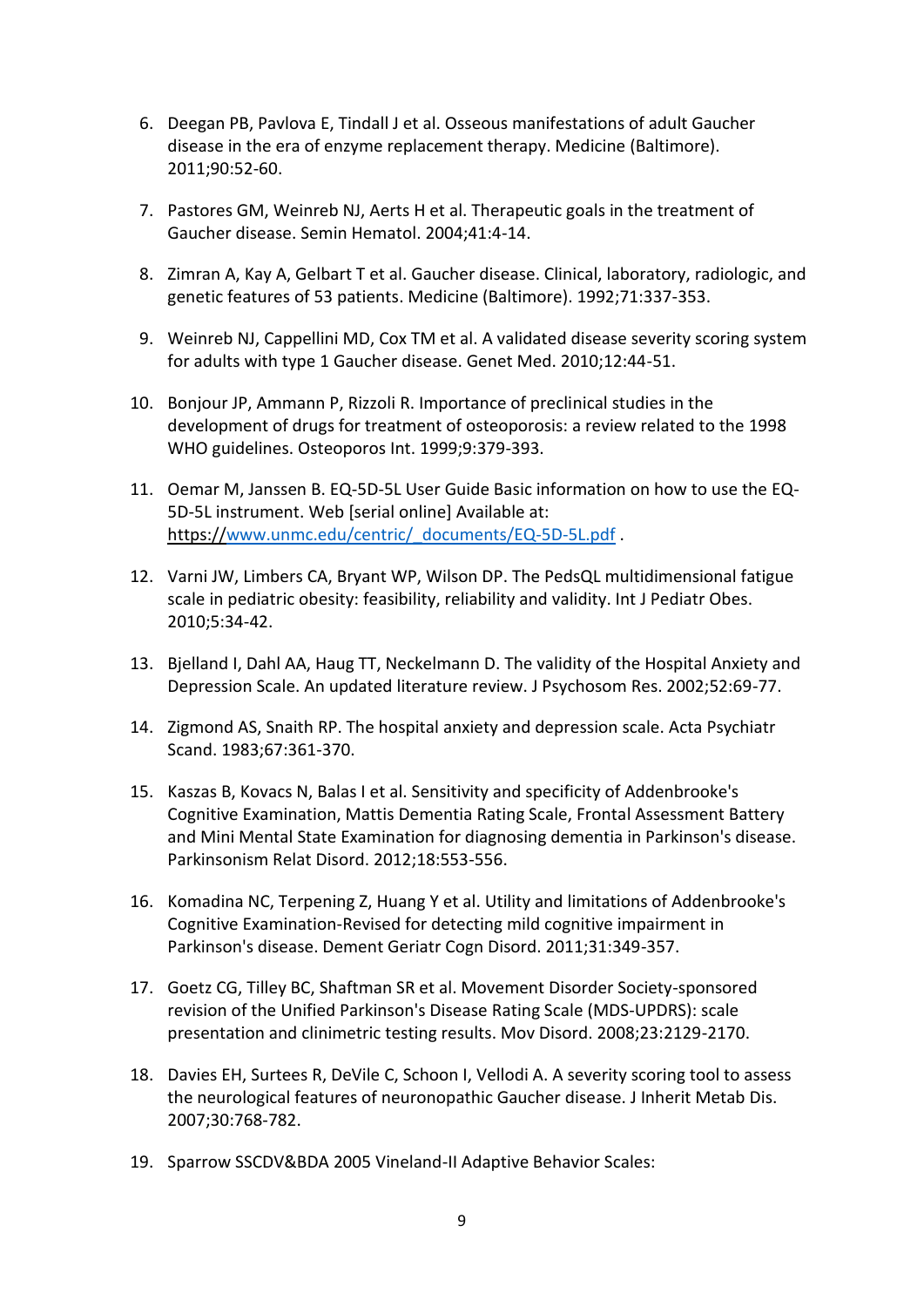Survey Forms Manual. Circle Pines, MN: AGS Publishing.

- 20. Litvan I, Aarsland D, Adler CH et al. MDS Task Force on mild cognitive impairment in Parkinson's disease: critical review of PD-MCI. Mov Disord. 2011;26:1814-1824.
- 21. Hsieh S, Schubert S, Hoon C, Mioshi E, Hodges JR. Validation of the Addenbrooke's Cognitive Examination III in frontotemporal dementia and Alzheimer's disease. Dement Geriatr Cogn Disord. 2013;36:242-250.
- 22. Crawford JR, Deary IJ, Starr J, Whalley LJ. The NART as an index of prior intellectual functioning: a retrospective validity study covering a 66-year interval. Psychol Med. 2001;31:451-458.
- 23. Davies EH, Mengel E, Tylki-Szymanska A et al. Four-year follow-up of chronic neuronopathic Gaucher disease in Europeans using a modified severity scoring tool. J Inherit Metab Dis. 2011;34:1053-1059.
- 24. Tylki-Szymańska A, Czartoryska B, Vanier MT, Poorthuis BJ, Groener JA, Ługowska A, Millat G, Vaccaro AM, Jurkiewicz E. Non-neuronopathic Gaucher disease due to saposin C deficiency. Clin Genet. 2007;72:538-542.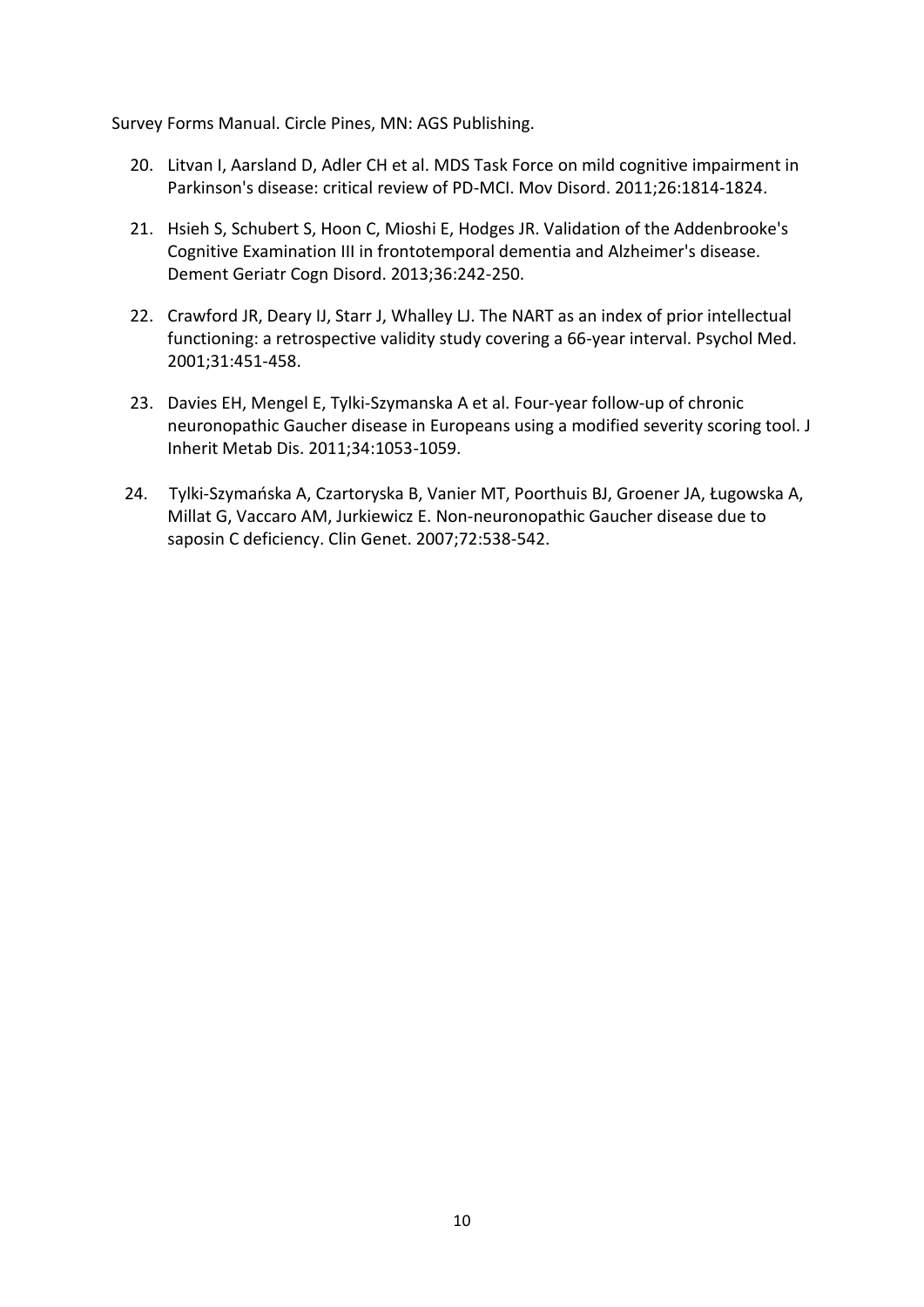#### **LEGENDS TO SUPPLEMENTARY FIGURE**

## **Supplementary Figure 1. Magnetic resonance imaging of the skeleton in Gaucher disease**

Hypointense T1-weighted signals due to osteonecrosis of the right femoral head, which displays secondary osteoarthritic changes (A). Hypointense signals due to osteonecrosis within the proximal left tibia (B). Bilateral bone marrow infarctions in the distal femurs and osteomyelitis in the right distal femur with involucrum and lateral sinus tract to the skin (C). Bone marrow infiltration by Gaucher cells showing a patchy low T1w marrow signal along all lumbar vertebrae (D, right panel). On STIR sequences, there is minor diffuse bright T2w signal within the central vertebral marrow (D, left panel).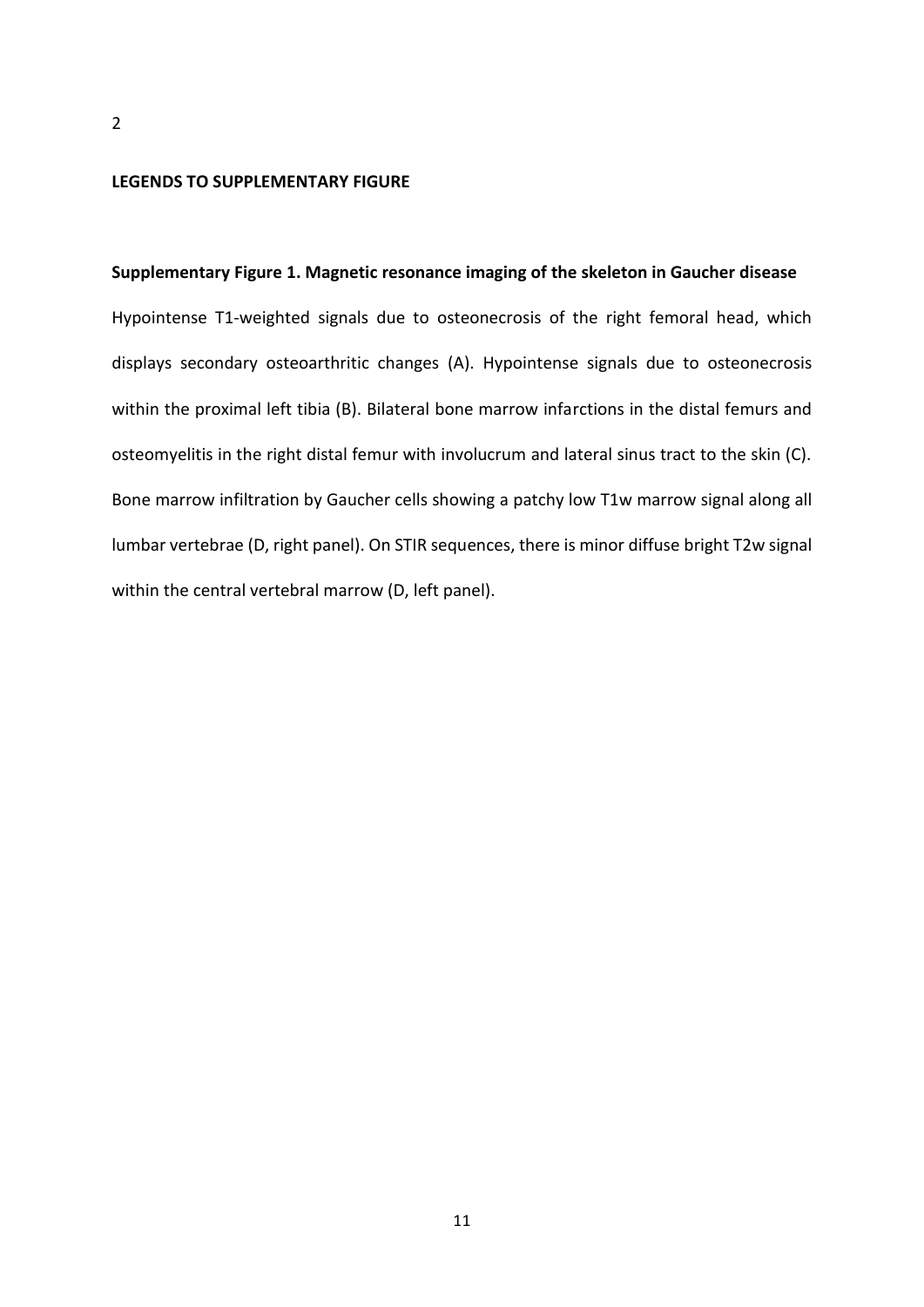# **SUPPLEMENTARY TABLES**

# **Supplementary Table 1. Gaucher disease subtypes**

| <b>Characteristic</b>                       | Type 1 Chronic, non-<br>neuronopathic             | Type 2 Acute,<br>neuronopathic | Type 3 Subacute,<br>neuronopathic                                                                                      |
|---------------------------------------------|---------------------------------------------------|--------------------------------|------------------------------------------------------------------------------------------------------------------------|
| Age at onset                                | Childhood/adulthood                               | Infancy                        | Childhood/adolescence                                                                                                  |
| Disease onset                               | Heterogeneous                                     | Stereotypic                    | Heterogeneous                                                                                                          |
| Disease course                              | Progressive                                       | Rapidly<br>progressive         | Progressive                                                                                                            |
| Hepatosplenomegaly                          | Present                                           | Present                        | Present                                                                                                                |
| <b>Skeletal disease</b>                     | Present                                           | Absent                         | Present                                                                                                                |
| <b>Primary CNS disease</b>                  | Absent*                                           | Present                        | Present                                                                                                                |
| Other systems                               | <b>Hepatic fibrosis</b><br>Pulmonary hypertension | Congenital<br>ichthyosis       | Pulmonary infiltrates<br>Kyphoscoliosis<br>(calcified aortic & mitral<br>valves, corneal<br>opacities, hydrocephalus#) |
| Life expectancy <sup>§</sup>                | Childhood/adulthood                               | Death by 3 years               | Childhood/adulthood                                                                                                    |
| <b>Ethnicity</b>                            | Panethnic/Ashkenazi<br>Jews                       | Panethnic                      | Panethnic/Norrbottnian<br>Sweden                                                                                       |
| <b>Genetics</b>                             | Autosomal recessive                               | Autosomal<br>recessive         | Autosomal recessive                                                                                                    |
| <b>Mutation</b><br>association <sup>†</sup> | N370S and others                                  | <b>Diverse</b>                 | L444P                                                                                                                  |

\* Late-onset Parkinsonism and Lewy body dementia occur in a minority

§ Life expectancy before the enzyme replacement therapy (ERT) era

- † Exemplary homozygous genotypes
- ‡ Features specific to D409H homozygotes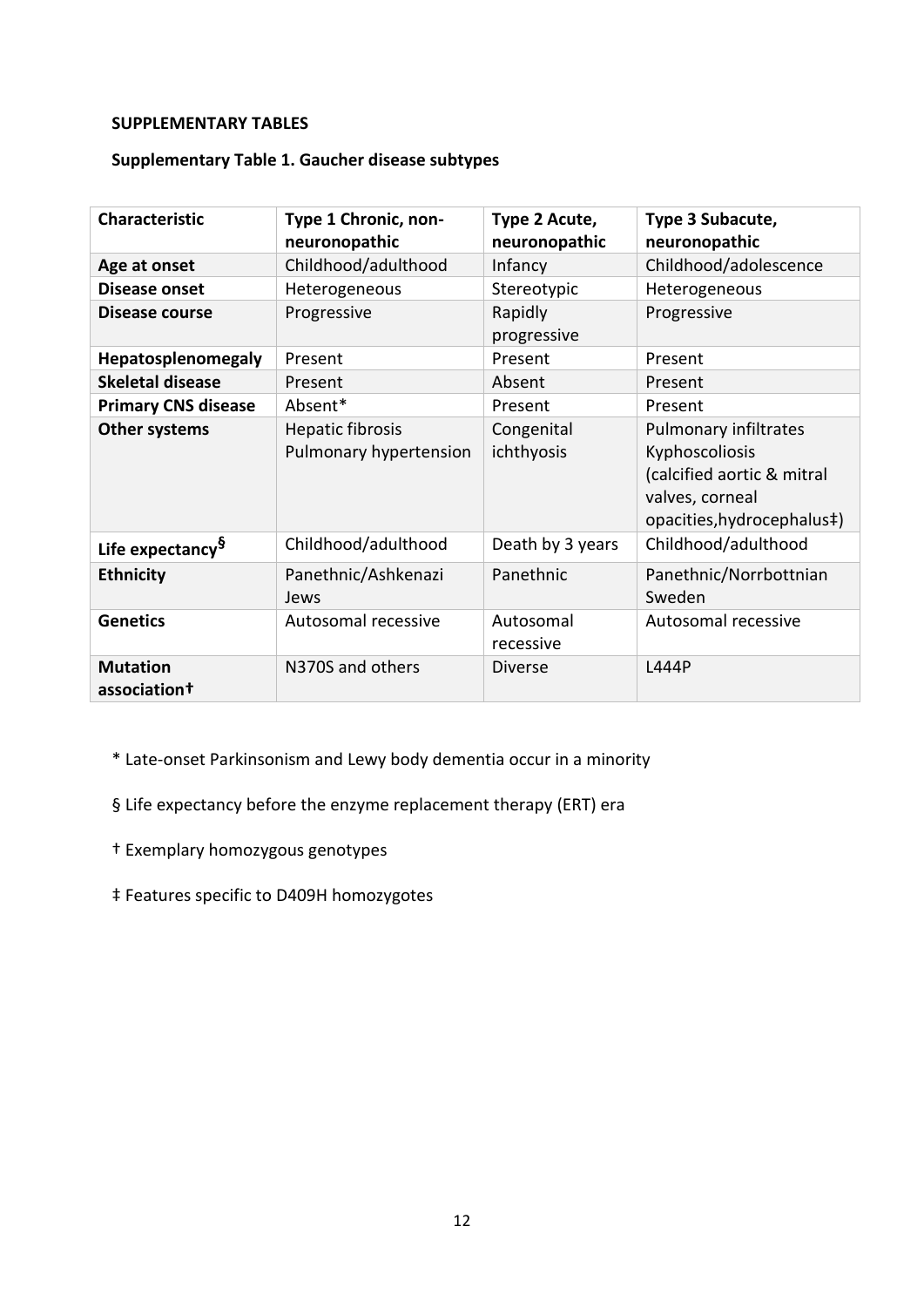# **Supplementary Table 2. Specialist centres**

| <b>Hospital</b>                                         | <b>N=patients</b><br>recruited |
|---------------------------------------------------------|--------------------------------|
| Cambridge University Hospitals, Cambridge*              | 89                             |
| Royal Free Hospital, London*                            | 99                             |
| National Hospital for Neurology and Neurosurgery*,      | 8                              |
| Salford Royal Hospital, Manchester*                     | 24                             |
| Queen Elizabeth Hospital, Birmingham*                   | 5                              |
| Royal Manchester Children's Hospital, Manchester+       | 11                             |
| Great Ormond Street Hospital (GOSH), London+            | 11                             |
| Birmingham Women's and Children's Hospital, Birmingham+ | 3                              |
| <b>Total</b>                                            | 250                            |

 *Adult\*/Paediatric +*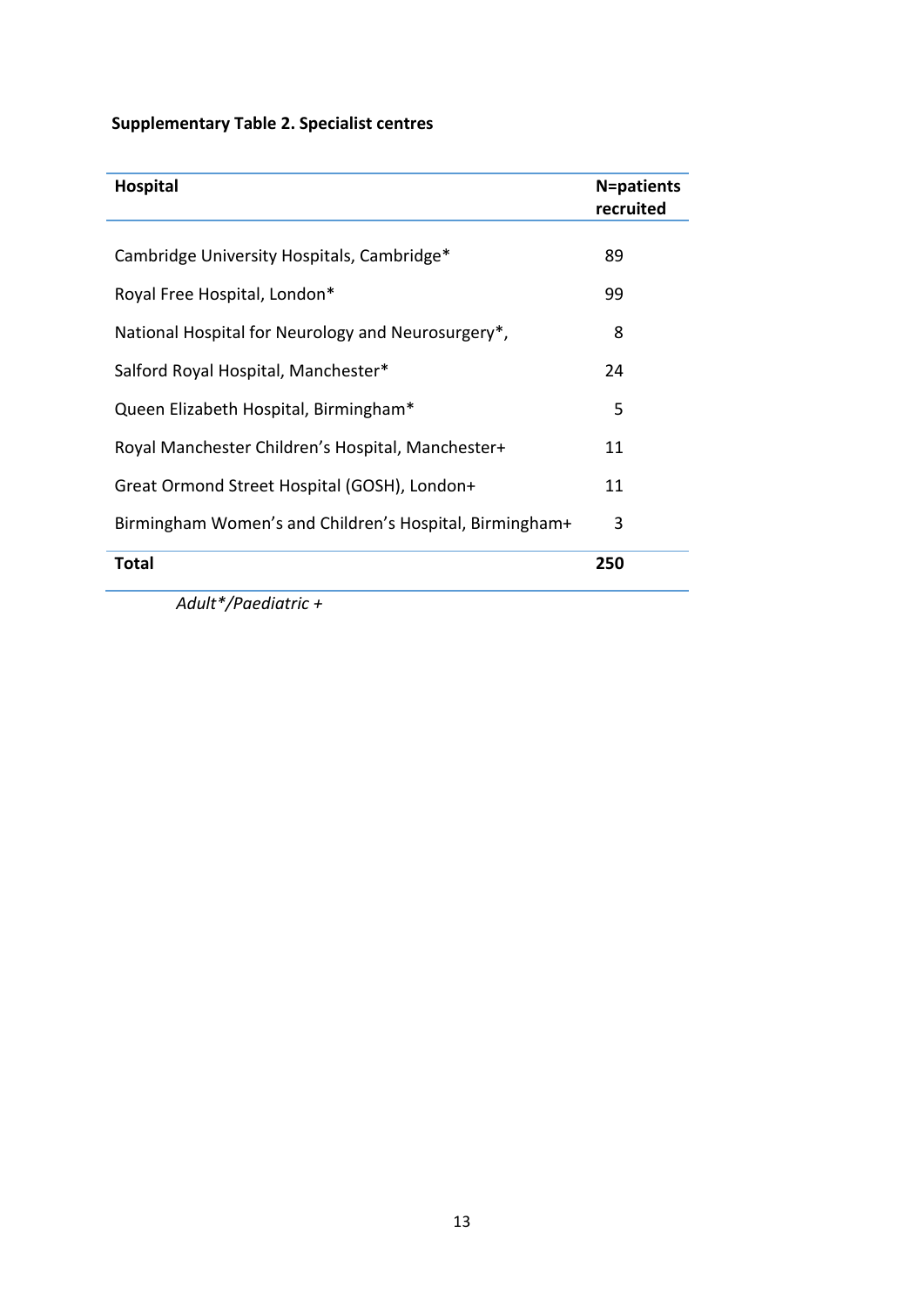## **Supplementary Table 3. Data collection**

# **Variable category**

Demographics

Treatment Regime

Medical History

Imaging: magnetic resonance imaging, dual energy X-Ray absorptiometry, computed tomography, ultrasound, X-Ray

Pathology: liver, renal, bone, lipid, platelet count, haemoglobin concentration, white cell enzyme, PARC/CCL18, chitotriosidase, fibroblast enzyme activity, protein electrophoresis, urine analysis (creatinine, albumin and albumin creatinine ratio

Vital signs

Questionnaires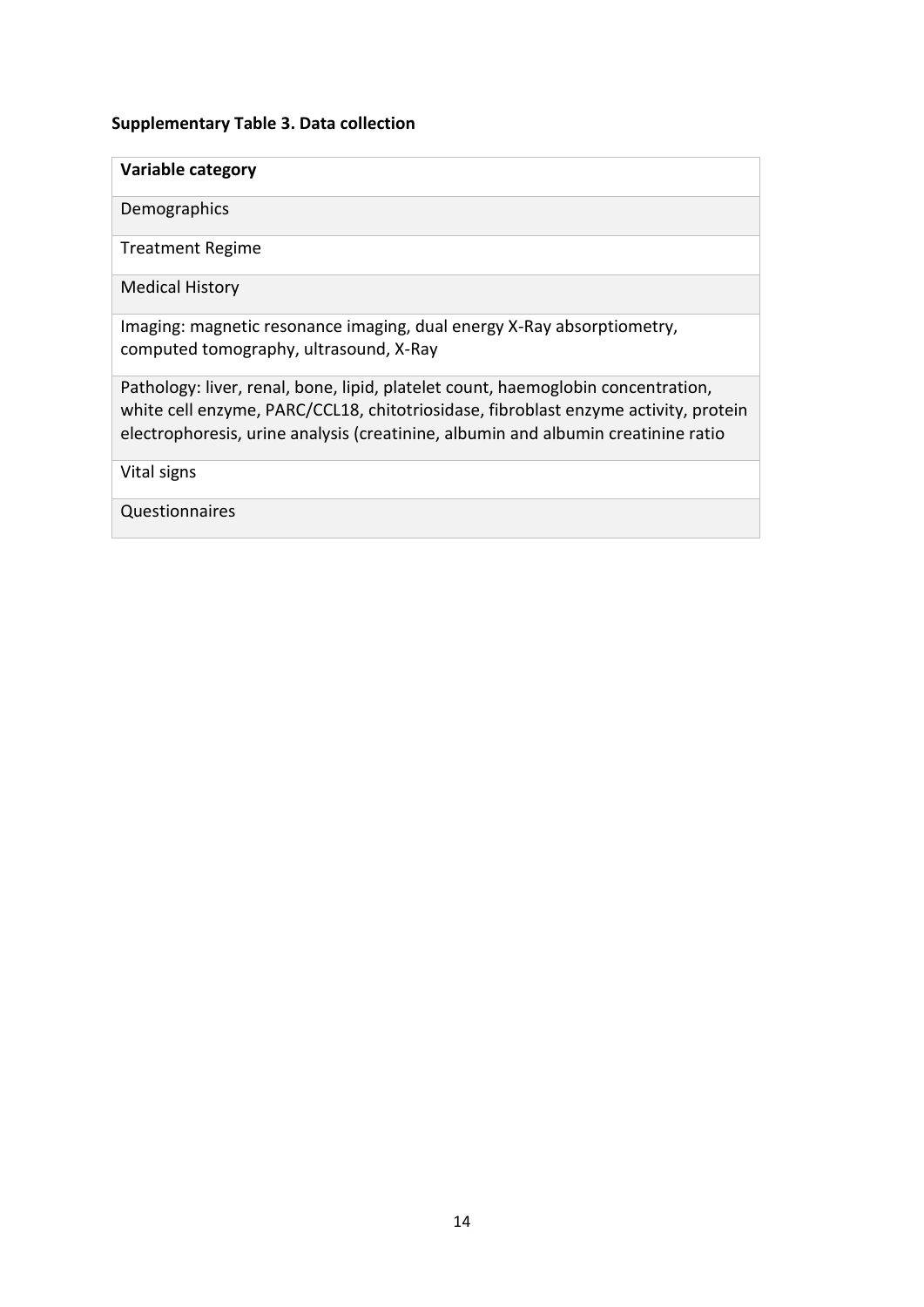## **Supplementary Table 4. Demographic variables**

## **Domain name**

Subject ID (Unique)

Secondary ID (Unique)

Gender (Male/Female)

Study Site Number

Date signed consent

Date reconsented to SubAmd 2

Did you obtain further qualifications after leaving full time education?

Are your parents biologically related (consanguineous)?

Age left full time education

Are you Jewish?

Meets inclusion criteria

Meets exclusion criteria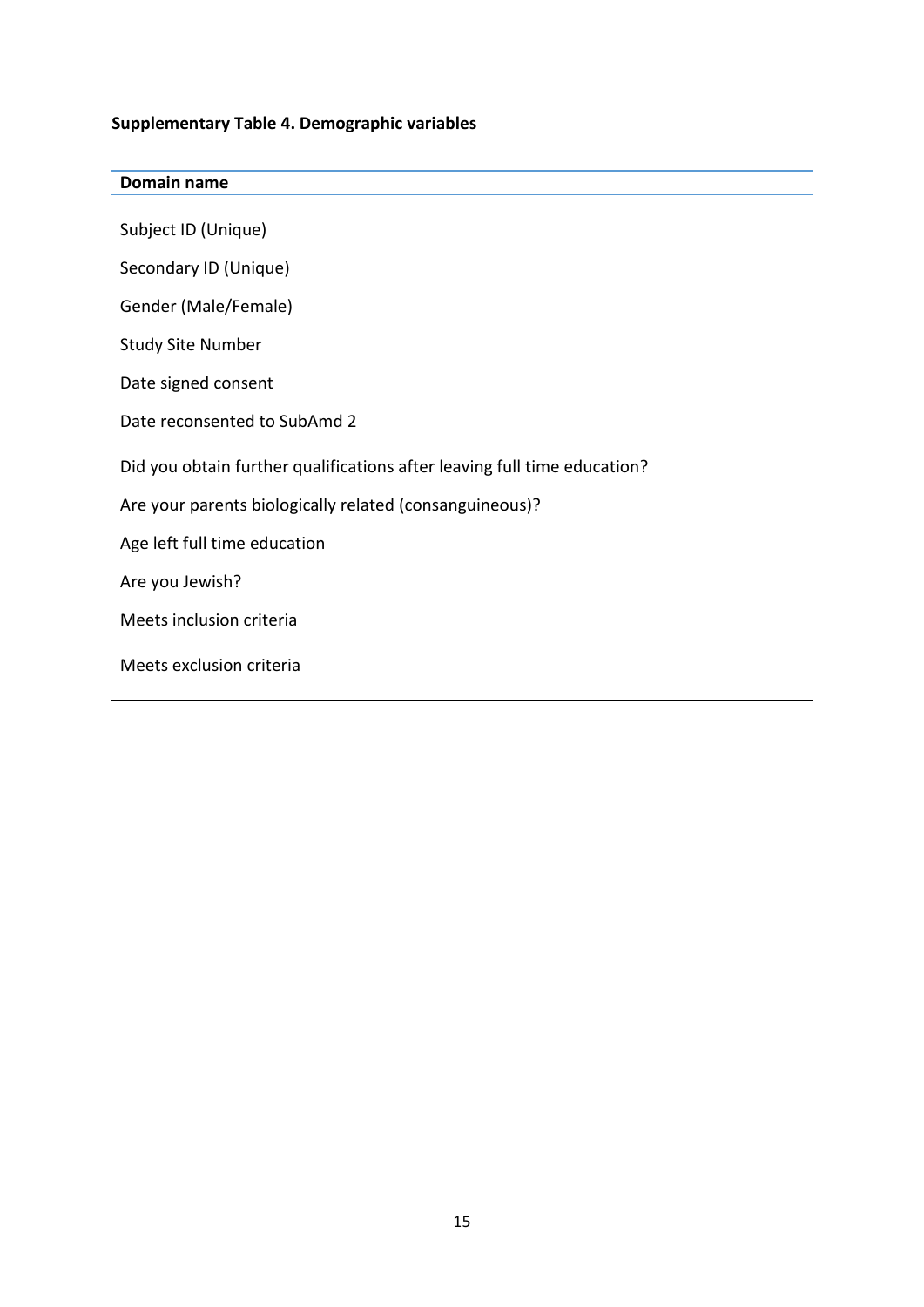|                                      | <b>Screening</b> | <b>Baseline</b>           | Follow up/Observation |                           |                           |                |                | Early<br><b>Termination</b> |                           |                           |
|--------------------------------------|------------------|---------------------------|-----------------------|---------------------------|---------------------------|----------------|----------------|-----------------------------|---------------------------|---------------------------|
| Visit                                | V1               | V <sub>2</sub>            | V3                    | V <sub>4</sub>            | V <sub>5</sub>            | V <sub>6</sub> | V <sub>7</sub> | V8                          | V <sub>9</sub>            | ET                        |
| Month                                | $(-1 to -2)$     | $\boldsymbol{0}$          | Month 6               | Month<br>12               | Month<br>18               | Month<br>24    | Month<br>30    | Month<br>36                 | Month<br>42               | ET                        |
| Visit Window <sup>(a)</sup>          |                  |                           | ±3<br>Months          | ±3<br>Months              | ±3<br>Months              | ±3<br>Months   | ±3<br>Months   | ±3<br>Months                | ±3<br>Months              |                           |
| Informed<br>Consent                  | $\mathsf{X}$     |                           |                       |                           |                           |                |                |                             |                           |                           |
| Demographics                         | $\mathsf{X}$     |                           |                       |                           |                           |                |                |                             |                           |                           |
| Medical<br>History <sup>(b)</sup>    | $\mathsf{X}$     | $\boldsymbol{\mathsf{X}}$ | $\mathsf{X}$          | $\boldsymbol{\mathsf{X}}$ |                           |                |                |                             |                           |                           |
| <b>Review Entry</b><br>Criteria      | $\mathsf{X}$     | $\mathsf{X}$              |                       |                           |                           |                |                |                             |                           |                           |
| <b>Review Gaucher</b><br>Medications | $\mathsf{X}$     | $\mathsf{X}$              | $\mathsf{X}$          | $\boldsymbol{\mathsf{X}}$ | $\boldsymbol{\mathsf{X}}$ | $\mathsf X$    | $\mathsf{X}$   | $\mathsf{X}$                | $\mathsf{X}$              | $\boldsymbol{\mathsf{X}}$ |
| Medications<br>Review                | $\mathsf{X}$     | $\mathsf{X}$              | $\mathsf{X}$          | $\boldsymbol{\mathsf{X}}$ | $\mathsf{X}$              | $\mathsf{X}$   | $\mathsf{X}$   | $\mathsf{X}$                | $\mathsf{X}$              | $\mathsf{X}$              |
| Height                               | $\mathsf{X}$     | $\mathsf X$               | $\mathsf{X}$          | $\boldsymbol{\mathsf{X}}$ | $\boldsymbol{\mathsf{X}}$ | $\mathsf{X}$   | $\mathsf{X}$   | $\pmb{\mathsf{X}}$          | $\boldsymbol{\mathsf{X}}$ | $\mathsf{x}$              |
| Weight                               | $\mathsf{X}$     | $\mathsf{X}$              | $\mathsf X$           | $\mathsf{X}$              | $\mathsf{X}$              | $\sf X$        | $\mathsf{X}$   | $\mathsf{X}$                | $\mathsf{X}$              | $\mathsf{X}$              |
| <b>Vital Signs</b>                   | $\mathsf{X}$     | $\pmb{\mathsf{X}}$        | $\mathsf{X}$          | $\boldsymbol{\mathsf{X}}$ | $\boldsymbol{\mathsf{X}}$ | $\mathsf{X}$   | $\mathsf{X}$   | $\mathsf{X}$                | $\mathsf{X}$              | $\mathsf{X}$              |

# **Supplementary Table 5. Summary of visits**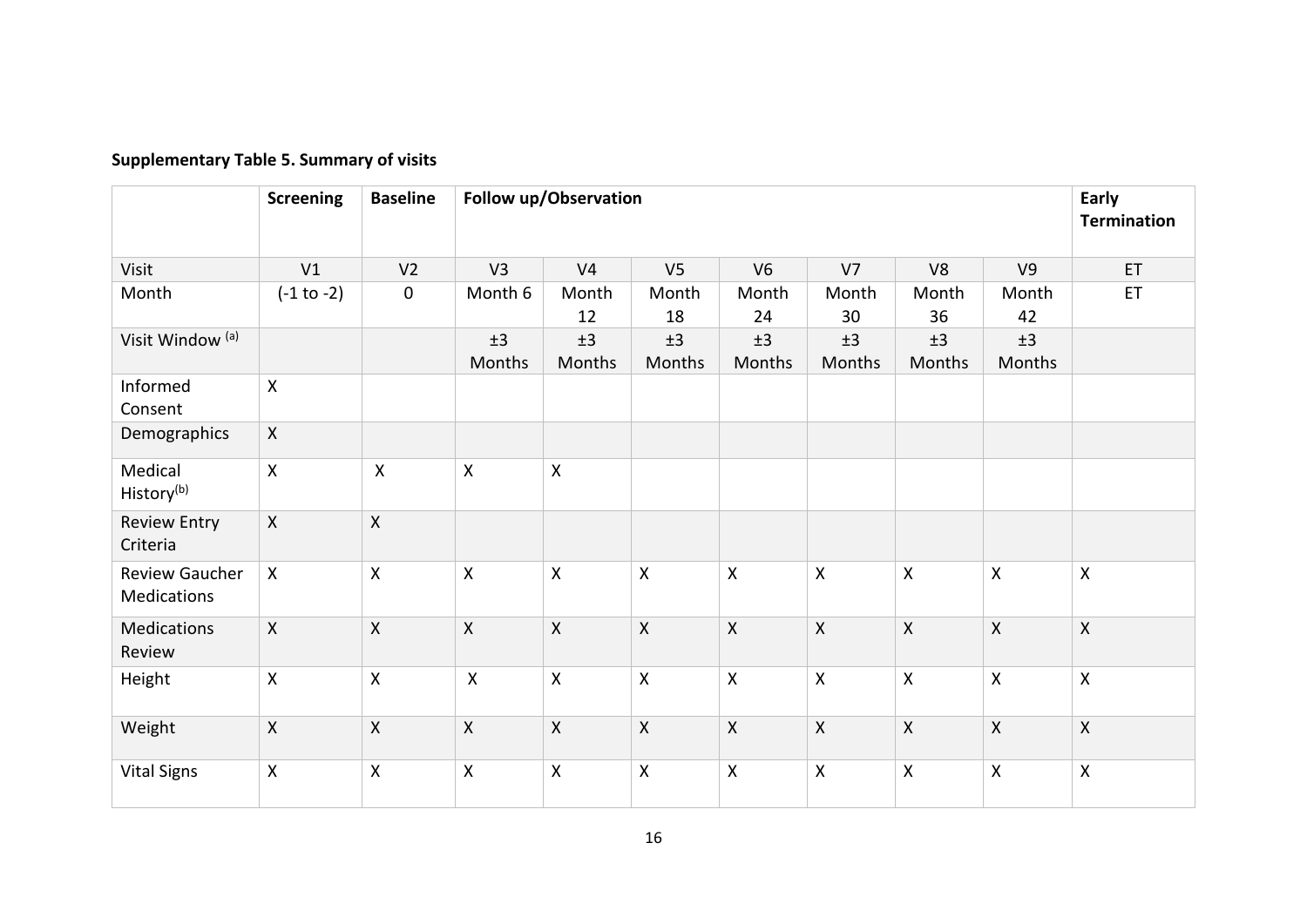| Physical<br>examination                                         | $\mathsf{X}$ | $\mathsf{X}$       | Χ                  | $\mathsf{X}$ | $\boldsymbol{\mathsf{X}}$ | $\pmb{\mathsf{X}}$        | $\mathsf X$    | $\boldsymbol{\mathsf{X}}$ | Χ                  | $\pmb{\times}$     |
|-----------------------------------------------------------------|--------------|--------------------|--------------------|--------------|---------------------------|---------------------------|----------------|---------------------------|--------------------|--------------------|
| Blood sample for<br>genetic testing (c)                         | $\mathsf{X}$ | $\pmb{\mathsf{X}}$ | $\mathsf{X}$       | $\mathsf X$  | $\boldsymbol{\mathsf{X}}$ | $\mathsf{X}$              | $\pmb{\times}$ | $\pmb{\times}$            | $\pmb{\mathsf{X}}$ | $\pmb{\mathsf{X}}$ |
| <b>Blood Collection</b><br>for routine tests                    | $\mathsf{X}$ | $\pmb{\mathsf{X}}$ | Χ                  | $\mathsf{X}$ | $\boldsymbol{\mathsf{X}}$ | $\boldsymbol{\mathsf{X}}$ | $\mathsf{X}$   | $\mathsf{X}$              | $\mathsf{X}$       | $\mathsf{X}$       |
| <b>Blood Collection</b><br>for research<br>tests <sup>(e)</sup> | $\mathsf{X}$ | $\pmb{\mathsf{X}}$ | Χ                  | $\mathsf{X}$ | $\boldsymbol{\mathsf{X}}$ | $\boldsymbol{\mathsf{X}}$ | $\mathsf{X}$   | $\boldsymbol{\mathsf{X}}$ | $\pmb{\mathsf{X}}$ | $\pmb{\times}$     |
| Urine collection<br>for research                                | $\mathsf{X}$ | $\mathsf{X}$       | $\mathsf{X}$       | $\mathsf{X}$ | $\mathsf{X}$              | $\mathsf{X}$              | $\mathsf{X}$   | $\mathsf{X}$              | $\mathsf{X}$       | $\mathsf{X}$       |
| Cerebrospinal<br>fluid (CSF)(d)<br>collection                   | $\mathsf{X}$ | $\mathsf{X}$       | $\mathsf{X}$       | $\mathsf{X}$ | $\boldsymbol{\mathsf{X}}$ | $\boldsymbol{\mathsf{X}}$ | $\mathsf{X}$   | $\mathsf{X}$              | $\mathsf{X}$       | $\mathsf{X}$       |
| Review of<br><b>Clinical Events</b>                             |              | $\mathsf{X}$       | X                  | $\mathsf{X}$ | $\boldsymbol{\mathsf{X}}$ | $\boldsymbol{\mathsf{X}}$ | $\mathsf{X}$   | $\mathsf{X}$              | $\mathsf{X}$       | $\mathsf{X}$       |
| <b>Health Status</b><br>Questionnaires                          | $\mathsf{X}$ | $\pmb{\mathsf{X}}$ | $\mathsf{X}$       | $\mathsf{X}$ | $\boldsymbol{\mathsf{X}}$ | $\pmb{\mathsf{X}}$        | $\mathsf{X}$   | $\boldsymbol{\mathsf{X}}$ | Χ                  | $\mathsf{X}$       |
| Neurological<br>Questionnaires                                  | $\mathsf{X}$ | $\mathsf{X}$       | $\pmb{\mathsf{X}}$ | $\mathsf{X}$ | $\boldsymbol{\mathsf{X}}$ | $\mathsf X$               | $\mathsf{X}$   | $\mathsf{X}$              | $\mathsf{X}$       | $\mathsf{X}$       |
| <b>Review Drug</b><br>History                                   | $\mathsf{X}$ | $\mathsf{X}$       |                    |              |                           |                           |                |                           |                    |                    |
| Brain MRI(d)                                                    | $\mathsf{X}$ | $\mathsf{X}$       | $\mathsf{X}$       | $\mathsf{X}$ | $\mathsf{X}$              | $\mathsf{X}$              | $\mathsf{X}$   | $\mathsf{X}$              | $\mathsf{X}$       | $\mathsf{X}$       |
| Brain DTI(d)                                                    | X            | $\pmb{\mathsf{X}}$ | $\pmb{\mathsf{X}}$ | $\mathsf X$  | $\boldsymbol{\mathsf{X}}$ | $\pmb{\mathsf{X}}$        | $\mathsf{X}$   | $\boldsymbol{\mathsf{X}}$ | $\pmb{\mathsf{X}}$ | $\pmb{\times}$     |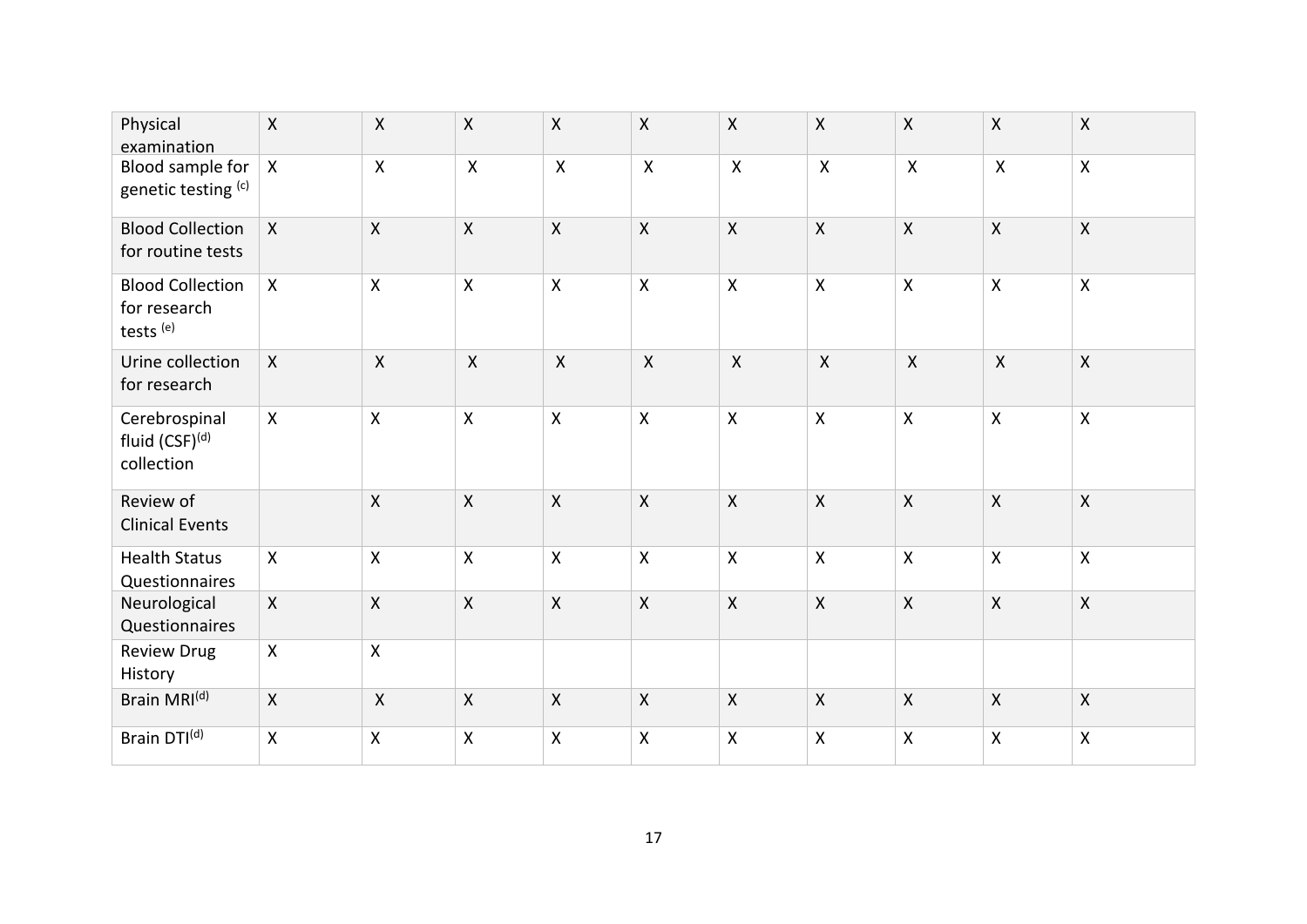| Skeletal MRI <sup>(d)</sup>                            | $\mathsf{X}$              | $\pmb{\mathsf{X}}$ | $\pmb{\mathsf{X}}$        | $\mathsf{X}$              | X                         | $\boldsymbol{X}$          | $\boldsymbol{\mathsf{X}}$ | $\boldsymbol{\mathsf{X}}$ | $\boldsymbol{X}$ | $\mathsf{X}$              |
|--------------------------------------------------------|---------------------------|--------------------|---------------------------|---------------------------|---------------------------|---------------------------|---------------------------|---------------------------|------------------|---------------------------|
| <b>Bone</b><br>densitometry <sup>(d)</sup>             | $\boldsymbol{\mathsf{X}}$ | $\pmb{\mathsf{X}}$ | $\boldsymbol{\mathsf{X}}$ | $\boldsymbol{\mathsf{X}}$ | $\mathsf{X}$              | $\boldsymbol{\mathsf{X}}$ | $\boldsymbol{\mathsf{X}}$ | X                         | X                | $\boldsymbol{\mathsf{X}}$ |
| Magnetic<br>Resonance<br>Spectroscopy<br>$(MRS)^{(d)}$ | $\boldsymbol{X}$          | $\pmb{\mathsf{X}}$ | $\pmb{\mathsf{X}}$        | $\boldsymbol{\mathsf{X}}$ | $\boldsymbol{\mathsf{X}}$ | $\pmb{\mathsf{X}}$        | $\pmb{\times}$            | $\boldsymbol{\mathsf{X}}$ | X                | $\boldsymbol{\mathsf{X}}$ |
| <b>Bone Marrow</b><br>Sample <sup>(d)</sup>            | $\boldsymbol{\mathsf{X}}$ | Χ                  | X                         | $\boldsymbol{\mathsf{X}}$ | $\boldsymbol{\mathsf{X}}$ | $\boldsymbol{\mathsf{X}}$ | X                         | X                         | X                | $\boldsymbol{\mathsf{X}}$ |
| UPSIT and/or<br>Sniffin' Stick (f)                     | $\mathsf{X}$              | Χ                  | $\pmb{\mathsf{X}}$        | $\boldsymbol{\mathsf{X}}$ | $\boldsymbol{\mathsf{X}}$ | X                         | $\boldsymbol{\mathsf{X}}$ | $\boldsymbol{X}$          | X                | $\boldsymbol{\mathsf{X}}$ |
| Skin Biopsy (g)                                        | $\boldsymbol{\mathsf{X}}$ | X                  | $\boldsymbol{\mathsf{X}}$ | $\boldsymbol{\mathsf{X}}$ | $\boldsymbol{\mathsf{X}}$ | X                         | $\boldsymbol{\mathsf{X}}$ | X                         | Χ                | X                         |

(a) Data collected clinically associated to the most appropriate visit

(b) Medical History obtained at visits after screening to ensure all patient data are captured

(c) Only one blood sample for genetic testing is taken during the study

(d) Only if part of routine clinical management

(e) At each clinical visit when possible

(f) Carried out if available

(g) Only one skin biopsy obtained during the study for research purposes if facilities are available and consent obtained.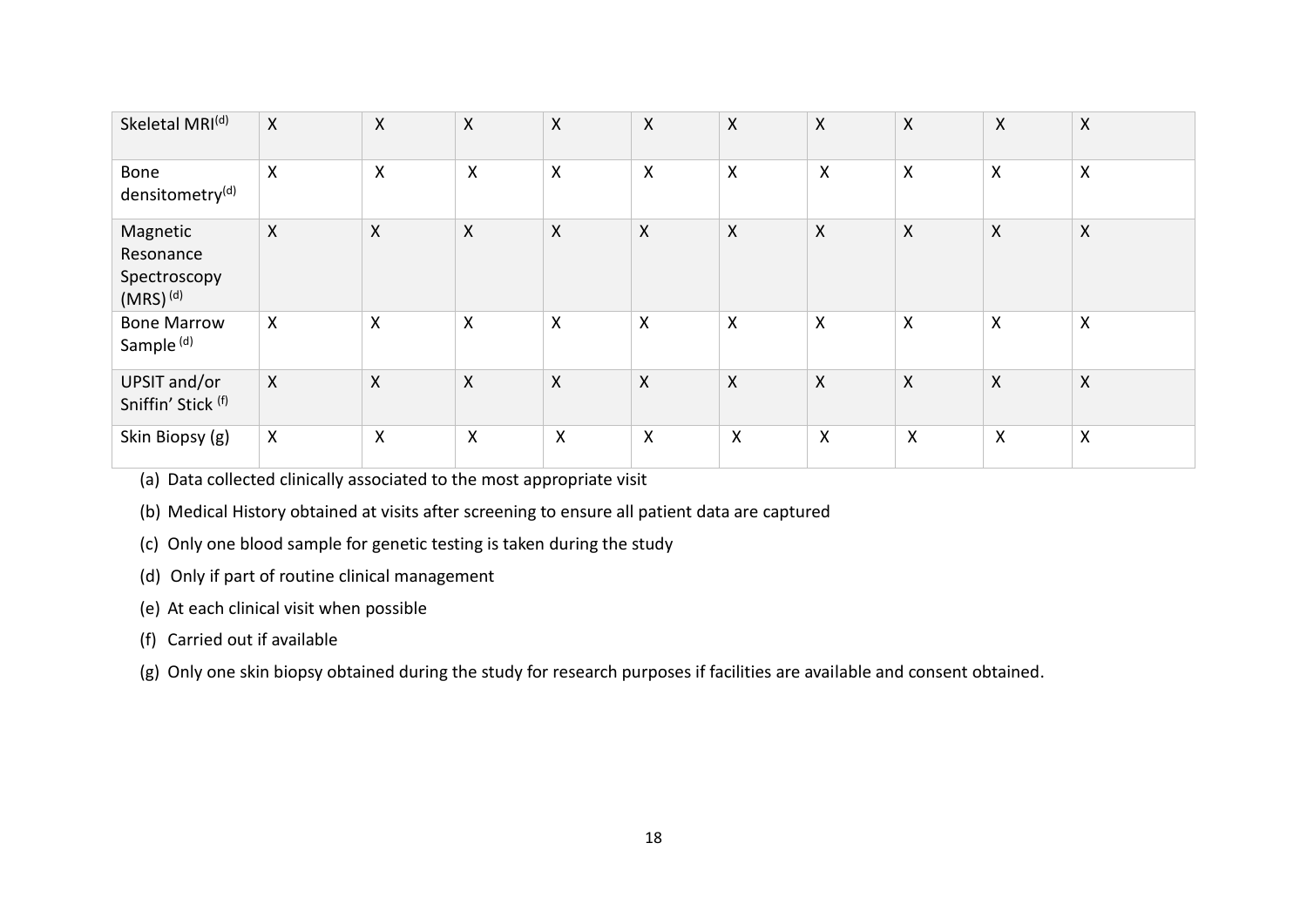| <b>Variables</b>  | Categories*                               | <b>Entire cohort</b> | Paediatric     | <b>Adult</b> | <b>Gaucher Type 1</b> | <b>Gaucher Type 3</b> |
|-------------------|-------------------------------------------|----------------------|----------------|--------------|-----------------------|-----------------------|
|                   |                                           | $(N=250)$            | $(N=26)$       | (N=224)      | $(N=223)$             | $(N=27)$              |
| Splenectomy       | Yes                                       | 62(25)               |                | 62 (28)      | 53 (24)               | 9(33)                 |
| status            | Age at splenectomy, years, mean ± SD      | 20±14                | $\blacksquare$ | 20±14        | 22±14                 | 5±4                   |
|                   | Median (range)                            | $17(1-58)$           |                | $17(1-58)$   | $21(2-58)$            | $5(1-15)$             |
|                   | <b>No</b>                                 | 188 (75)             | 26(100)        | 162 (72)     | 170 (76)              | 18(67)                |
| ERT/SRT           | N.                                        | 243 (97)             | 26 (100)       | 219 (98)     | 218 (98)              | 25 (93)               |
| treatment status  | Alglucerase                               |                      | $\blacksquare$ |              |                       |                       |
| at $+/- 6$ months | Eliglustat                                | 7(3)                 | 1(4)           | 6(3)         | 6(3)                  | 1(4)                  |
| of recruitment    | Imiglucerase                              | 89 (37)              | 2(7)           | 87 (40)      | 79 (36)               | 9(36)                 |
|                   | Miglustat                                 | 4(2)                 |                | 4(2)         | 4(2)                  |                       |
|                   | Taliglucerase                             |                      |                |              |                       |                       |
|                   | Velaglucerase alfa                        | 141 (58)             | 22 (85)        | 119 (54)     | 128 (59)              | 14 (56)               |
|                   | Combined ERT & SRT#,§                     | 2(1)                 | $1(4)^{6}$     | $1(1)^{#}$   | $1$ (<1) <sup>§</sup> | $1(4)^{#}$            |
|                   |                                           |                      |                |              |                       |                       |
| Bone treatment    | N.                                        | 94 (38)              | 2(8)           | 92(41)       | 86 (39)               | 8(30)                 |
| status at $+/- 6$ | Calcium/vitamin D supplements             | 79 (84)              | 2(100)         | 77 (84)      | 72 (84)               | 7(87.5)               |
| months of         | Anti-resorptive drugs                     | 8(9)                 |                | 8(9)         | 8(9)                  |                       |
| recruitment       | Anti-resorptive drugs & calcium/vitamin D | 6(6)                 |                | 6(6)         | 6(7)                  |                       |
|                   | Anabolic drugs & calcium/vitamin D        | 1(1)                 |                | 1(1)         |                       | 1(12.5)               |

**Supplementary Table 6. Splenectomy status and medications of the GAUCHERITE cohort and subgroups at recruitment**

\*Categorical variables are expressed as frequency (percent). Continuous variables are expressed as mean ± SD and median (range).

Abbreviations: ERT, enzyme replacement treatment; SD, standard deviation; SRT, substrate reduction therapy.

#Combined eliglustat and imiglucerase; §Combined miglustat and velaglucerase alfa.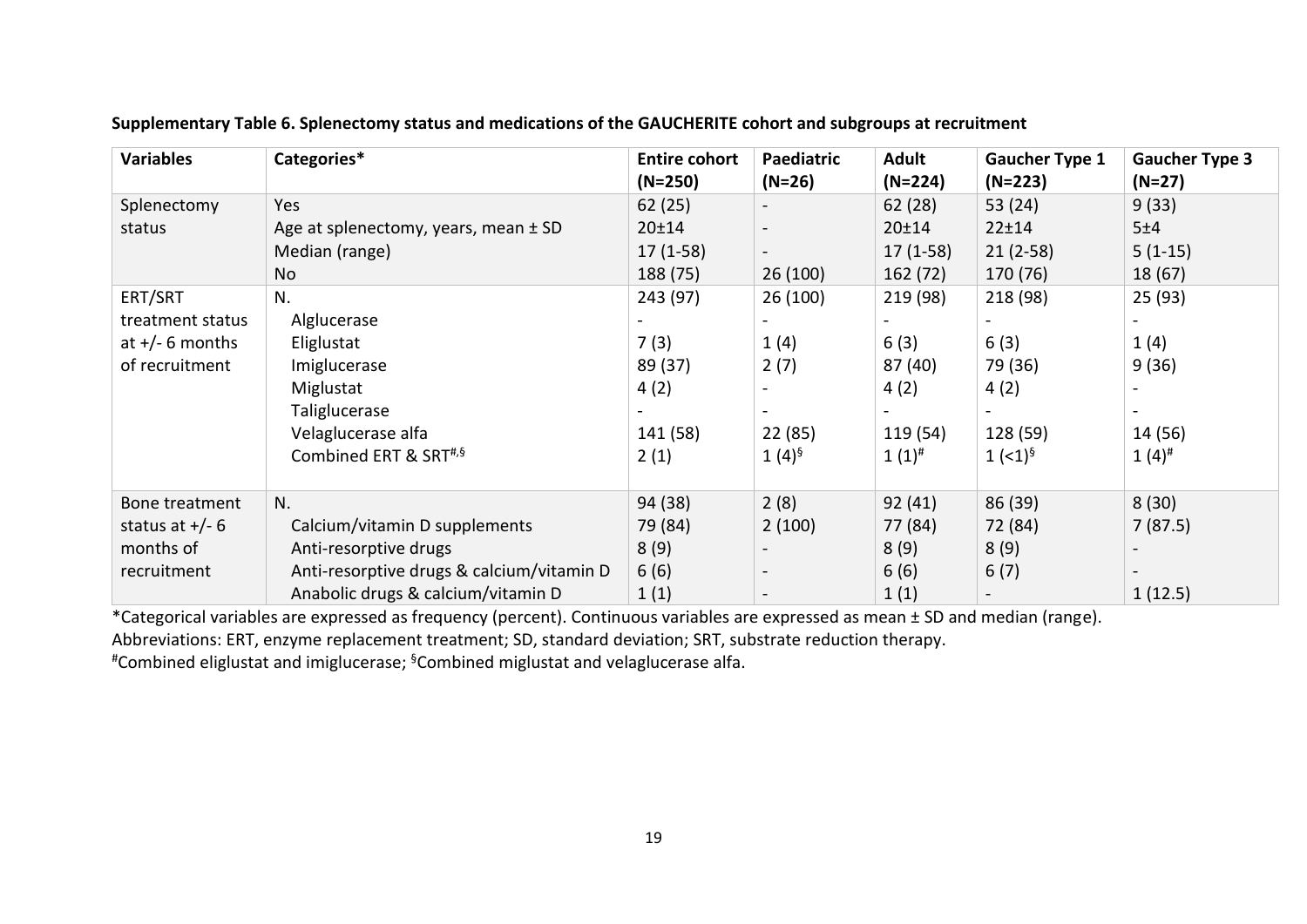| $N^{\circ}$    | <b>Subtype</b> | <b>Allele</b> | <b>Mutation 1</b>                 | <b>Allele 2</b>    | <b>Mutation 2</b>                                       |
|----------------|----------------|---------------|-----------------------------------|--------------------|---------------------------------------------------------|
|                |                | 1             |                                   |                    |                                                         |
| $\mathbf{1}$   | $\mathbf{1}$   | <b>Y22C</b>   | c.182A>G                          | F259L              | c.894C>A                                                |
| 1 <sup>†</sup> | $\mathbf{1}$   | not donet     | not donet                         | not donet          | not donet                                               |
| $\overline{2}$ | $\mathbf{1}$   | L444P         | c.1448T>C                         | R496H              | c.1604G>A                                               |
| 3              | $\mathbf{1}$   | c.589-2A>G    | $c.589-2A>G$                      | <b>N370S</b>       | c.1226A>G                                               |
| $\overline{4}$ | $\mathbf{1}$   | <b>N370S</b>  | c.1226A>G                         | L444P+ E326K       | c.1448T>C                                               |
| 5              | $\mathbf{1}$   | <b>N370S</b>  | c.1226A>G                         | L444P              | c.1448T>C                                               |
| 6              | $\mathbf{1}$   | RecNcil       | c.1488T>C/c.1483G>C/<br>c.1497G>C | R463C              | c.1504C>T                                               |
| $\overline{7}$ | $\mathbf{1}$   | <b>N370S</b>  | c.1226A>G                         | RecNcil            | c.1488T>C/c.1483G>C/<br>c.1497G>C                       |
| 8              | $\mathbf{1}$   | <b>N370S</b>  | c.1226A>G                         | R463C              | c.1504C>T                                               |
| 9              | $\mathbf{1}$   | <b>N370S</b>  | c.1226A>G                         | R463C              | c.1504C>T                                               |
| 10             | $\mathbf{1}$   | 203dupC       | c.203dupC                         | R463C              | c.1504C > T                                             |
| 11             | 3              | L444P         | c.1448T>C                         | D409H              | c.1342G > C                                             |
| 12             | $\mathbf{1}$   | <b>N370S</b>  | c.1226A>G                         | L444P              | c.1448T>C                                               |
| 13             | $\mathbf{1}$   | <b>N370S</b>  | c.1226A>G                         | <b>N370S</b>       | c.1226A>G                                               |
| 14             | $\mathbf{1}$   | c.184T>G      | c.184T>G                          | R496H              | c.1604G>A                                               |
| 15             | 1 <sup>†</sup> | RecNcil       | c.1488T>C/c.1483G>C/              | R463C              | c.1504C>T                                               |
|                |                |               | c.1497G>C                         |                    |                                                         |
| 16             | $\mathbf{1}$   | A318D         | c.1070C>A                         | <b>N370S</b>       | c.1226A>G                                               |
| 17             | $\mathbf{1}$   | N370S         | c.1226A>G                         | D218V              | c.770A>T                                                |
| 18             | $\mathbf{1}$   | <b>N370S</b>  | c.1226A>G                         | R120W              | c.475C>T                                                |
| 19             | $\mathbf{1}$   | <b>N370S</b>  | c.1226A>G                         | RecNcil            | c.1488T>C/c.1483G>C/<br>c.1497G>C                       |
| 20             | $\mathbf{1}$   | P182T         | c.661C>A                          | <b>N370S</b>       | c.1226A>G                                               |
| 21             | $\mathbf{1}$   | <b>N370S</b>  | c.1226A>G                         | <b>N370S</b>       | c.1226A>G                                               |
| 22             | 3              | R463C         | c.1504C>T                         | D409H              | c.1342G>C                                               |
| 23             | 1 <sup>‡</sup> | L444P         | c.1448T>C                         | R463C              | c.1504C>T                                               |
| 24             | $\mathbf{1}$   | <b>N370S</b>  | c.1226A>G                         | D474N              | c.1537G>A                                               |
| 25             | $\mathbf{1}$   | R120W         | c.475C>T                          | <b>N370S</b>       | c.1226A>G                                               |
| 26             | $\mathbf{1}$   | N370S         | c.1226A>G                         | <b>N370S</b>       | c.1226A>G                                               |
| 27             | $\mathbf{1}$   | <b>N370S</b>  | c.1226A>G                         | RecNcil            | c.1488T>C/c.1483G>C/<br>c.1497G>C;                      |
|                |                |               |                                   | $+$ Rec $\Delta$ 5 | c.1263del55                                             |
|                |                |               |                                   | +T369M             | c.1223C>T                                               |
| 28             | $\mathbf{1}$   | L444P         | c.1448T>C                         | R463C              | c.1504C>T                                               |
| 29             | $\mathbf{1}$   | <b>N370S</b>  | c.1226A>G                         | <b>N370S</b>       | c.1226A>G                                               |
| 30             | $\mathbf{1}$   | <b>N370S</b>  | c.1226A>G                         | <b>N370S</b>       | c.1226A>G                                               |
| 31             | $\mathbf{1}$   | <b>N370S</b>  | c.1226A>G                         | <b>N370S</b>       | c.1226A>G                                               |
| 32             | $\mathbf{1}$   | <b>N370S</b>  | c.1226A>G                         | Y418S              | c.1370A>C                                               |
| 33             | $\mathbf{1}$   | <b>N370S</b>  | c.1226A>G                         | R257Q              | c.887G>A                                                |
| 34             | $\mathbf{1}$   | <b>N370S</b>  | c.1226A>G                         | Complex C (Rec5a)  | c.667T>C/c.754T>A/<br>c.703T > C/<br>c.721G>A/c.475C>T/ |
|                |                |               |                                   |                    | c.681T>G/c.689T>G                                       |
| 35             | $\mathbf{1}$   | <b>Y22C</b>   | c.182A>G                          | F259L              | c.894C>A                                                |
| 36             | $\mathbf 1$    | <b>N370S</b>  | c.1226A>G                         | c.589 2A>G         | c.589 2A>G                                              |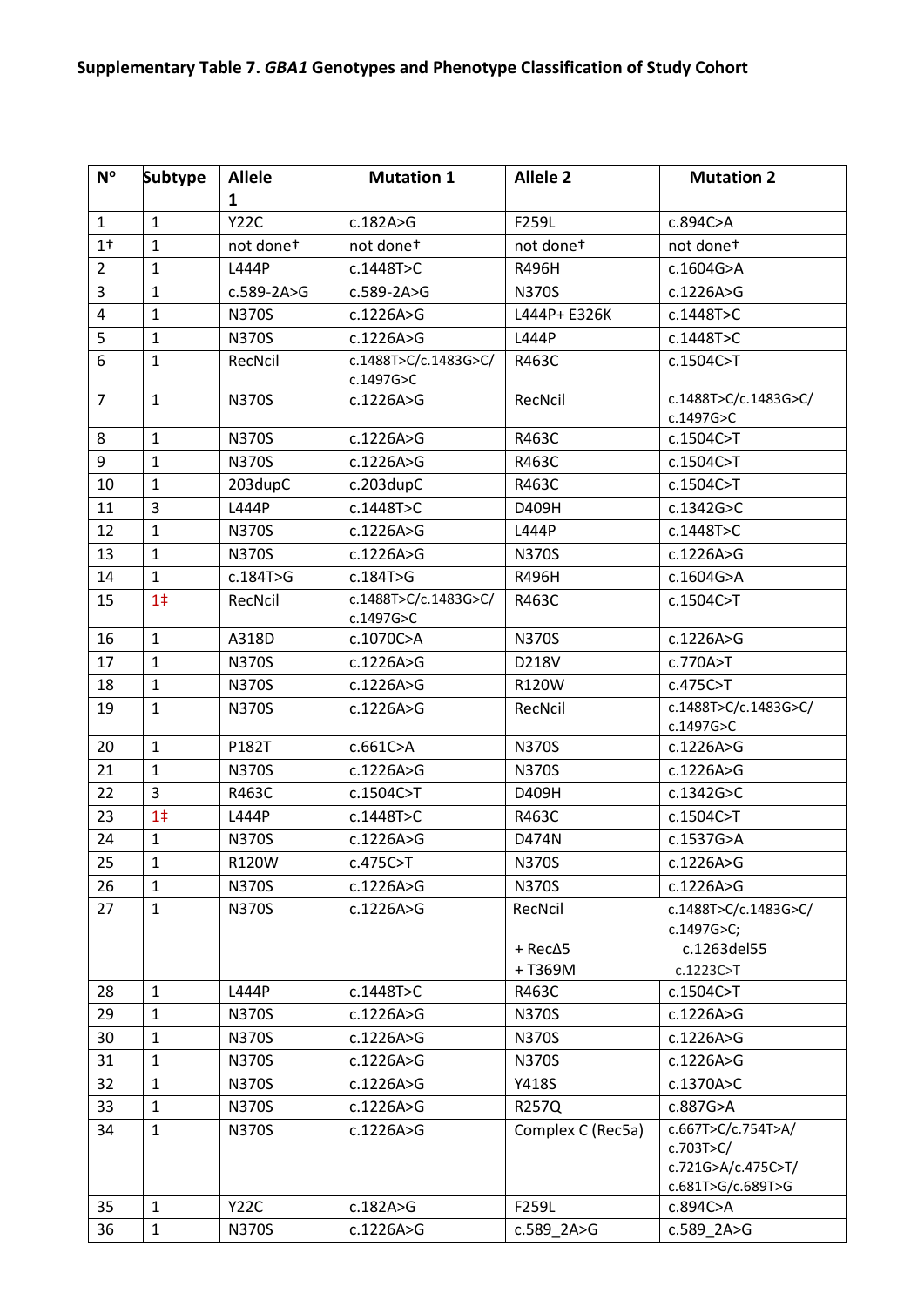| 37 | $\mathbf{1}$   | RecA456P     | c.1448T > C/                                                                 | N188S             | c.680A>G                          |
|----|----------------|--------------|------------------------------------------------------------------------------|-------------------|-----------------------------------|
|    |                |              | c.1483G>C                                                                    |                   |                                   |
| 38 | $\mathbf{1}$   | <b>N370S</b> | c.1226A>G                                                                    | c.1388+1G>A       | c.1388+1G>A                       |
| 39 | $\mathbf{1}$   | <b>N370S</b> | c.1226A>G                                                                    | D315H             | c.1060G>C                         |
| 40 | $\mathbf{1}$   | <b>N370S</b> | c.1226A>G                                                                    | <b>N370S</b>      | c.1226A>G                         |
| 41 | $\mathbf{1}$   | <b>N370S</b> | c.1226A>G                                                                    | <b>N370S</b>      | c.1226A>G                         |
| 42 | $\mathbf{1}$   | <b>N370S</b> | c.1226A>G                                                                    | L444P             | c.1448T>C                         |
| 43 | $\mathbf{1}$   | L105R        | c.431T>G                                                                     | <b>N370S</b>      | c.1226A>G                         |
| 44 | $\mathbf{1}$   | <b>N370S</b> | c.1226A>G                                                                    | c.334_338delCAGAA | c.334_338delCAGAA                 |
| 45 | $\mathbf{1}$   | <b>N370S</b> | c.1226A>G                                                                    | L444P             | c.1448T>C                         |
| 46 | $\mathbf{1}$   | <b>N370S</b> | c.1226A>G                                                                    | D409H + H255Q     | c.1342G>C; c.882T>G               |
| 47 | $\mathbf{1}$   | <b>N370S</b> | c.1226A>G                                                                    | IVS $2+1G > A$    | $c.115+1G > A$                    |
| 48 | $\mathbf{1}$   | <b>N370S</b> | c.1226A>G                                                                    | L444P             | c.1448T>C                         |
| 49 | $\mathbf{1}$   | <b>N370S</b> | c.1226A>G                                                                    | <b>Y220C</b>      | c.776A>G                          |
| 50 | $\mathbf{1}$   | <b>N370S</b> | c.1226A>G                                                                    | L444P             | c.1448T>C                         |
| 51 | $\mathbf{1}$   | <b>N370S</b> | c.1226A>G                                                                    | L444P             | c.1448T>C                         |
| 52 | $\overline{3}$ | L444P        | c.1448T>C                                                                    | L444P             | c.1448T>C                         |
| 53 | $\mathbf{1}$   | <b>N370S</b> | c.1226A>G                                                                    | P182T             | c.661C>A                          |
| 54 | $\mathbf{1}$   |              | $RecNcil + Rec\Delta 5$ $c.1488T > C/c.1483G > C/$<br>c.1497G>C; c.1263del55 | F216Y             | c.764T > A                        |
| 55 | $\mathbf{1}$   | <b>N370S</b> | c.1226A>G                                                                    | Y418C             | c.1370A>G                         |
| 56 | 1 <sup>†</sup> | R463C        | c.1504C>T                                                                    | IVS 2+ 1G>A       | $c.115+1G > A$                    |
| 57 | $\mathbf{1}$   | R463C        | c.1504C>T                                                                    | R463C             | c.1504C>T                         |
| 58 | $\mathbf{1}$   | <b>N370S</b> | c.1226A>G                                                                    | L444P             | c.1448T>C                         |
| 59 | $\mathbf{1}$   | L444P        | c.1448T>C                                                                    | $c.153-$          | c.148 _ 153dupTACAGC              |
|    |                |              |                                                                              | 154insTACAGC      |                                   |
| 60 | $\mathbf{1}$   | <b>N370S</b> | c.1226A>G                                                                    | <b>L480P</b>      | c.1556T>C                         |
| 61 | $\mathbf{1}$   | <b>N370S</b> | c.1226A>G                                                                    | L444P             | c.1448T>C                         |
| 62 | $\mathbf{1}$   | <b>N370S</b> | c.1226A>G                                                                    | RecNcil           | c.1488T>C/c.1483G>C/<br>c.1497G>C |
| 63 | $\mathbf{1}$   | R496H        | c.1604G>A                                                                    | G202R             | c.721G>A                          |
| 64 | $\mathbf{1}$   | <b>N370S</b> | c.1226A>G                                                                    | L444P             | c.1448T>C                         |
| 65 | 3              | R463C        | c.1504C>T                                                                    | RecNcil           | c.1488T>C/c.1483G>C/c.1<br>497G>C |
| 66 | $\mathbf{1}$   | <b>N370S</b> | c.1226A>G                                                                    | L444P             | c.1448T>C                         |
| 67 | 1 <sup>†</sup> | RecNcil      | c.1488T>C/c.1483G>C/<br>c.1497G>C                                            | R463C             | c.1504C>T                         |
| 68 | $\mathbf{1}$   | <b>N370S</b> | c.1226A>G                                                                    | 84GG              | c.84dupG                          |
| 69 | $\mathbf{1}$   | <b>N370S</b> | c.1226A>G                                                                    | R502H             | c.1505C>T                         |
| 70 | 1 <sup>†</sup> | R463C        | c.1504C>T                                                                    | G377R             | c.1246G>C                         |
| 71 | 1 <sup>†</sup> | P266R        | c.914C>G                                                                     | L444P             | c.1448T>C                         |
| 72 | $\mathbf{1}$   | <b>N370S</b> | c.1226A>G                                                                    | RecNcil           | c.1488T>C/c.1483G>C/<br>c.1497G>C |
| 73 | $\mathbf{1}$   | <b>N370S</b> | c.1226A>G                                                                    | L444P             | c.1448T>C                         |
| 74 | $\mathbf{1}$   | N370S        | c.1226A>G                                                                    | RecNcil           | c.1488T>C/c.1483G>C/<br>c.1497G>C |
| 75 | $\mathbf{1}$   | S173X        | c.635C>G                                                                     | <b>N370S</b>      | c.1226A>G                         |
| 76 | $\mathbf{1}$   | <b>N370S</b> | c.1226A>G                                                                    | c.316_316delC     | c.316_316delC                     |
| 77 | $\mathbf{1}$   | <b>N370S</b> | c.1226A>G                                                                    | c.316_316delC     | c.316 316delC                     |
| 78 | $\mathbf{1}$   | <b>N370S</b> | c.1226A>G                                                                    | S173X             | c.635C>G                          |
| 79 | $\mathbf{1}$   | <b>N370S</b> | c.1226A>G                                                                    | L383P             | c.1265T>C                         |
| 80 | $\mathbf{1}$   | <b>N370S</b> | c.1226A>G                                                                    | RecNcil           | c.1488T>C/c.1483G>C/              |
|    |                |              |                                                                              |                   | c.1497G>C                         |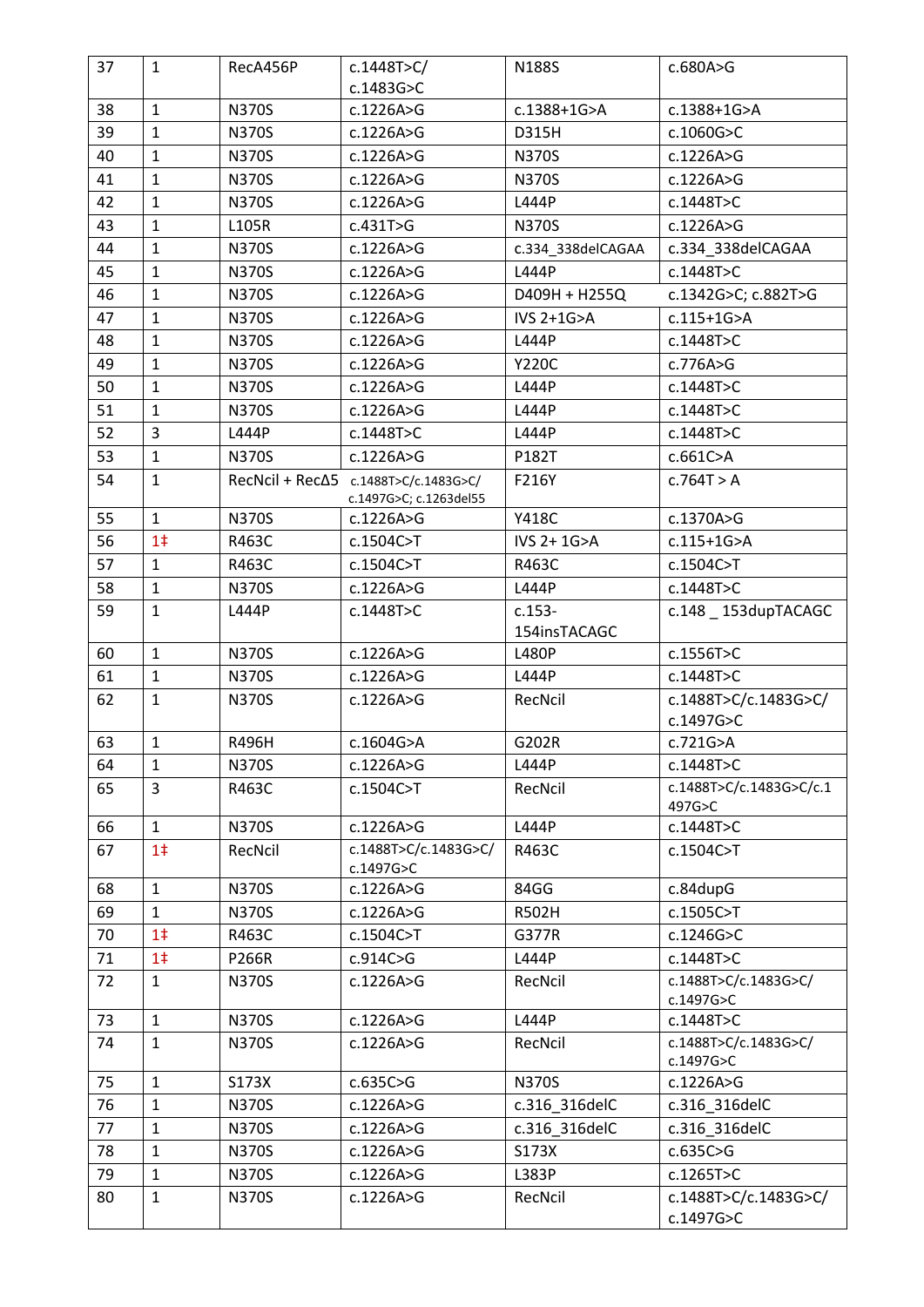| 81  | $\mathbf{1}$                 | <b>N370S</b> | c.1226A>G      | <b>N370S</b>            | c.1226A>G                         |
|-----|------------------------------|--------------|----------------|-------------------------|-----------------------------------|
| 82  | $\mathbf{1}$                 | <b>N370S</b> | c.1226A>G      | IVS $2+1G>A +$          | $c.115+1G > A$                    |
|     |                              |              |                | $c.44T > C + c.46A > G$ | c.44T>C/c.46A>G/                  |
| 83  | $\mathbf{1}$                 | <b>N370S</b> | c.1226A>G      | L444P                   | c.1448T>C                         |
| 84  | $\overline{3}$               | L444P        | c.1448T>C      | L444P                   | c.1448T>C                         |
| 85  | 3                            | L444P        | c.1448T>C      | L444P                   | c.1448T>C                         |
| 86  | $\mathbf{1}$                 | <b>N370S</b> | c.1226A>G      | L444P                   | c.1448T>C                         |
| 87  | $\mathbf{1}$                 | N370S        | c.1226A>G      | RecNcil                 | c.1488T>C/c.1483G>C/              |
|     |                              |              |                |                         | c.1497G>C;                        |
|     |                              |              |                | + Rec∆5                 | c.1263del55                       |
| 88  | $\mathbf{1}$<br>$\mathbf{1}$ | <b>N370S</b> | c.1226A>G      | L444P                   | c.1448T>C                         |
| 89  |                              | N370S        | c.1226A>G      | RecNcil                 | c.1488T>C/c.1483G>C/<br>c.1497G>C |
| 90  | $\mathbf{1}$                 | N370S        | c.1226A>G      | 1402T + E236K           | c.1322T>C + c.1093G>A             |
| 91  | 3                            | L444P        | c.1448T>C      | L444P                   | c.1448T>C                         |
| 92  | $\mathbf{1}$                 | <b>N370S</b> | c.1226A>G      | V394L                   | c.1297G>T                         |
| 93  | $\mathbf{1}$                 | IVS 2+1G>A   | $c.115+1G > A$ | <b>N370S</b>            | c.1226A>G                         |
| 94  | 1 <sup>†</sup>               | R262G        | c.901C>G       | RecNcil                 | c.1488T>C/c.1483G>C/              |
|     |                              |              |                |                         | c.1497G>C                         |
| 95  | $\mathbf{1}$                 | <b>N370S</b> | c.1226A>G      | <b>N370S</b>            | c.1226A>G                         |
| 96  | $\mathbf{1}$                 | L444P        | c.1448T>C      | <b>N370S</b>            | c.1226A>G                         |
| 97  | $\mathbf{1}$                 | IVS 2+1G>A   | $c.115+1G > A$ | <b>N370S</b>            | c.1226A>G                         |
| 98  | $\mathbf{1}$                 | <b>N370S</b> | c.1226A>G      | D409H + H255Q           | c.1342G>C;c.882T>G                |
| 99  | $\mathbf{1}$                 | N370S        | c.1226A>G      | <b>N370S</b>            | c.1226A>G                         |
| 100 | $\mathbf{1}$                 | N370S        | c.1226A>G      | 84GG                    | c.84dupG                          |
| 101 | $\mathbf{1}$                 | N370S        | c.1226A>G      | <b>N370S</b>            | c.1226A>G                         |
| 102 | $\mathbf{1}$                 | <b>N370S</b> | c.1226A>G      | R463C                   | c.1504C>T                         |
| 103 | $\mathbf{1}$                 | <b>N370S</b> | c.1226A>G      | L444P                   | c.1448T>C                         |
| 104 | $\mathbf{1}$                 | N370S        | c.1226A>G      | 84GG                    | c.84dupG                          |
| 105 | $\mathbf{1}$                 | N370S        | c.1226A>G      | <b>N370S</b>            | c.1226A>G                         |
| 106 | $\mathbf{1}$                 | N370S        | c.1226A>G      | 84GG                    | c.84dupG                          |
| 107 | 3                            | L444P        | c.1448T>C      | L444P                   | c.1448T>C                         |
| 108 | $\mathbf{1}$                 | N370S        | c.1226A>G      | L444P                   | c.1448T>C                         |
| 109 | $\mathbf{1}$                 | <b>N370S</b> | c.1226A>G      | <b>N370S</b>            | c.1226A>G                         |
| 110 | $\mathbf{1}$                 | <b>N370S</b> | c.1226A>G      | <b>N370S</b>            | c.1226A>G                         |
| 111 | 1                            | <b>N370S</b> | c.1226A>G      | L444P                   | c.1448T>C                         |
| 112 | $\mathbf{1}$                 | <b>N370S</b> | c.1226A>G      | L444P                   | c.1448T>C                         |
| 113 | $\mathbf{1}$                 | <b>N370S</b> | c.1226A>G      | <b>N370S</b>            | c.1226A>G                         |
| 114 | $\mathbf{1}$                 | R463C        | c.1504C>T      | 595-596delCT            | c.595 596delCT                    |
| 115 | $\mathbf{1}$                 | <b>N370S</b> | c.1226A>G      | D380A                   | c.1256A>C                         |
| 116 | $\mathbf{1}$                 | <b>N370S</b> | c.1226A>G      | 84GG                    | c.84dupG                          |
| 117 | $\mathbf{1}$                 | <b>N370S</b> | c.1226A>G      | L444P                   | c.1448T>C                         |
| 118 | 1                            | <b>N370S</b> | c.1226A>G      | L444P                   | c.1448T>C                         |
| 119 | $\mathbf{1}$                 | D409H        | c.1342G>C      | N370S                   | c.1226A>G                         |
| 120 | $\mathbf{1}$                 | <b>N370S</b> | c.1226A>G      | <b>N370S</b>            | c.1226A>G                         |
| 121 | $\mathbf{1}$                 | N370S        | c.1226A>G      | <b>N370S</b>            | c.1226A>G                         |
| 122 | $\mathbf{1}$                 | <b>N370S</b> | c.1226A>G      | RecNcil                 | c.1488T>C/c.1483G>C/c.1           |
|     |                              |              |                |                         | 497G>C                            |
| 123 | $\mathbf{1}$                 | <b>N370S</b> | c.1226A>G      | G250V                   | c.866G>T                          |
| 124 | $\mathbf{1}$                 | <b>N370S</b> | c.1226A>G      | L444P                   | c.1448T>C                         |
| 125 | $\mathbf{1}$                 | <b>N370S</b> | c.1226A>G      | <b>N370S</b>            | c.1226A>G                         |
| 126 | 3                            | L444P        | c.1448T>C      | R463C                   | c.1504C>T                         |
| 127 | $\mathbf{1}$                 | <b>N370S</b> | c.1226A>G      | c.1388+1G>A             | c.1388+1G>A                       |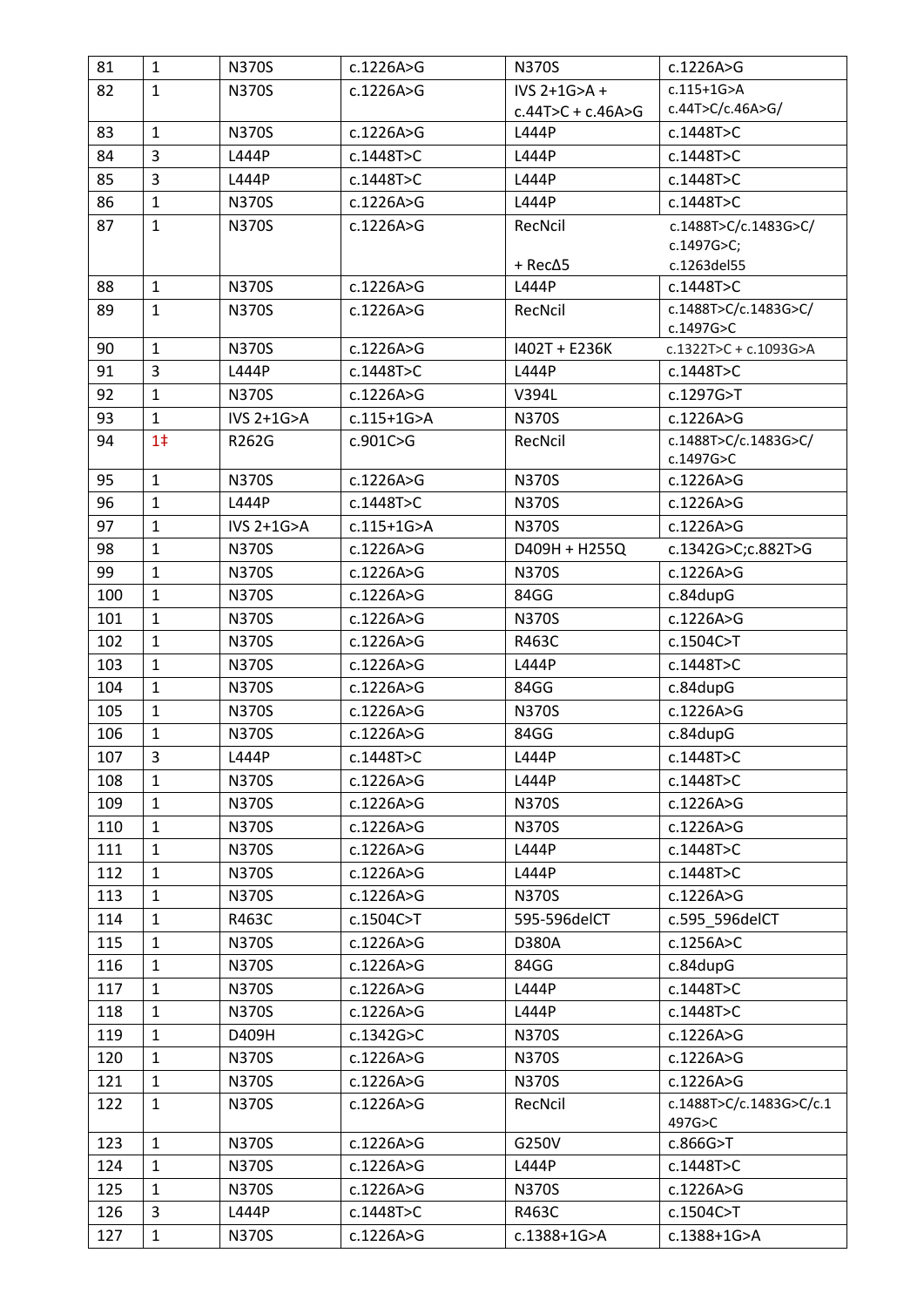| 128 | $\mathbf{1}$   | <b>N370S</b> | c.1226A>G                         | RecTL (D409H +         | c.1342G>T, c.1448T>C,                               |
|-----|----------------|--------------|-----------------------------------|------------------------|-----------------------------------------------------|
|     |                |              |                                   | L444P + A456P +        | c.1483G>C, c.1497G>C                                |
|     |                |              |                                   | V460V)                 |                                                     |
| 129 | 1 <sup>†</sup> | L444P        | c.1448T>C                         | P266A                  | c.913C>G                                            |
| 130 | $\mathbf{1}$   | <b>N370S</b> | c.1226A>G                         | <b>V447E</b>           | c.1457T>A                                           |
| 131 | $\mathbf{1}$   | <b>N370S</b> | c.1226A>G                         | D409H + H255Q          | c.882T>G/c.1342G>C                                  |
| 132 | $\mathbf{1}$   | <b>N370S</b> | c.1226A>G                         | D409H                  | c.1342G>C                                           |
| 133 | $\mathbf{1}$   | <b>N370S</b> | c.1226A>G                         | 84GG                   | c.84dupG                                            |
| 134 | $\mathbf{1}$   | <b>N370S</b> | c.1226A>G                         | $RecNcil + Rec\Delta5$ | c.1488T>C/c.1483G>C/<br>c.1497G>C; c.1263del55      |
| 135 | $\mathbf{1}$   | <b>N370S</b> | c.1226A>G                         | <b>N370S</b>           | c.1226A>G                                           |
| 136 | $\overline{3}$ | L444P        | c.1448T>C                         | L444P                  | c.1448T>C                                           |
| 137 | $\mathbf{1}$   | <b>N370S</b> | c.1226A>G                         | RecNcil                | c.1488T>C/c.1483G>C/c.1<br>497G>C                   |
| 138 | $\overline{3}$ | L444P        | c.1448T>C                         | L444P                  | c.1448T>C                                           |
| 139 | $\mathbf{1}$   | <b>N370S</b> | c.1226A>G                         | N370S                  | c.1226A>G                                           |
| 140 | $\mathbf 1$    | <b>N370S</b> | c.1226A>G                         | R257Q                  | c.887G > A                                          |
| 141 | $\mathbf{1}$   | 84GG         | c.84dupG                          | R496H                  | c.1604G>A                                           |
| 142 | $\mathbf{1}$   | <b>N370S</b> | c.1226A>G                         | c.1388+1G>A            | c.1388+1G>A                                         |
| 143 | $\mathbf{1}$   | <b>N370S</b> | c.1226A>G                         | R120Q                  | c.476G>A                                            |
| 144 | 1 <sup>†</sup> | RecNcil      | c.1488T>C/c.1483G>C/<br>c.1497G>C | R463C                  | c.1504C>T                                           |
| 145 | $\mathbf{1}$   | <b>N370S</b> | c.1226A>G                         | 84GG                   | c.84dupG                                            |
| 146 | $\mathbf{1}$   |              | D409H + H255Q c.882T>G; c.1342G>C | <b>N370S</b>           | c.1226A>G                                           |
| 147 | $\mathbf{1}$   | <b>N370S</b> | c.1226A>G                         | R359X                  | c.1192C>T                                           |
| 148 | $\mathbf{1}$   | <b>N370S</b> | c.1226A>G                         | RecNcil + L197F        | c.1488T>C/c.1483G>C/                                |
|     |                |              |                                   |                        | $c.1497G > C + c.706C > T$                          |
| 149 | $\mathbf{1}$   | <b>N370S</b> | c.1226A>G                         | L444P                  | c.1448T>C                                           |
| 150 | $\mathbf{1}$   | <b>N370S</b> | c.1226A>G                         | 84GG                   | c.84dupG                                            |
| 151 | $\overline{3}$ | L444P        | c.1448T>C                         | L444P                  | c.1448T>C                                           |
| 152 | $\mathbf{1}$   | <b>N370S</b> | c.1226A>G                         | L444P                  | c.1448T>C                                           |
| 153 | $\mathbf{1}$   | <b>N370S</b> | c.1226A>G                         | N370S                  | c.1226A>G                                           |
| 154 | 1              | N370S        | c.1226A>G                         | L444P                  | c.1448T>C                                           |
| 155 | $\mathbf{1}$   | <b>N370S</b> | c.1226A>G                         | R120Q                  | c.476G>A                                            |
| 156 | $\mathbf{1}$   | <b>N370S</b> | c.1226A>G                         | 84GG                   | c.84dupG                                            |
| 157 | $\mathbf{1}$   | R496H        | c.1604G>A                         | R359X                  | c.1192C>T                                           |
| 158 | $\mathbf{1}$   | R262G        | c.901C>G                          | R262G + RecNcil        | $c.901C > G +$<br>c.1488T>C/c.1483G>C/<br>c.1497G>C |
| 159 | $\mathbf{1}$   | <b>N370S</b> | c.1226A>G                         | <b>P387L</b>           | c.1277C>T                                           |
| 160 | $\mathbf{1}$   | <b>N370S</b> | c.1226A>G                         | L444P                  | c.1448T>C                                           |
| 161 | $\mathbf{1}$   | <b>N370S</b> | c.1226A>G                         | c.1529delC             | c.1529delC                                          |
| 162 | $\mathbf{1}$   | <b>N370S</b> | c.1226A>G                         | L105R                  | c.431T>G                                            |
| 163 | $\mathbf{1}$   | <b>N370S</b> | c.1226A>G                         | <b>N370S</b>           | c.1226A>G                                           |
| 164 | $\mathbf{1}$   | L444P        | c.1448T>C                         | R463C                  | c.1504C>T                                           |
| 165 | $\mathbf{1}$   | <b>W184R</b> | c.667T>C                          | <b>W184R</b>           | c.667T>C                                            |
| 166 | $\mathbf{1}$   | <b>N370S</b> | c.1226A>G                         | N370S                  | c.1226A>G                                           |
| 167 | 1 <sup>†</sup> | L444P        | c.1448T>C                         | R463C                  | c.1504C>T                                           |
| 168 | $\mathbf{1}$   | L444P        | c.1448T>C                         | F216Y                  | c.764T>A                                            |
| 169 | 1 <sup>†</sup> | L444P        | c.1448T>C                         | R463C                  | c.1504C>T                                           |
| 170 | $\overline{3}$ | L444P        | c.1448T>C                         | L444P                  | c.1448T>C                                           |
| 171 | $\mathbf{1}$   | <b>N370S</b> | c.1226A>G                         | L444P                  | c.1448T>C                                           |
| 172 | $\mathbf{1}$   | <b>N370S</b> | c.1226A>G                         | <b>N370S</b>           | c.1226A>G                                           |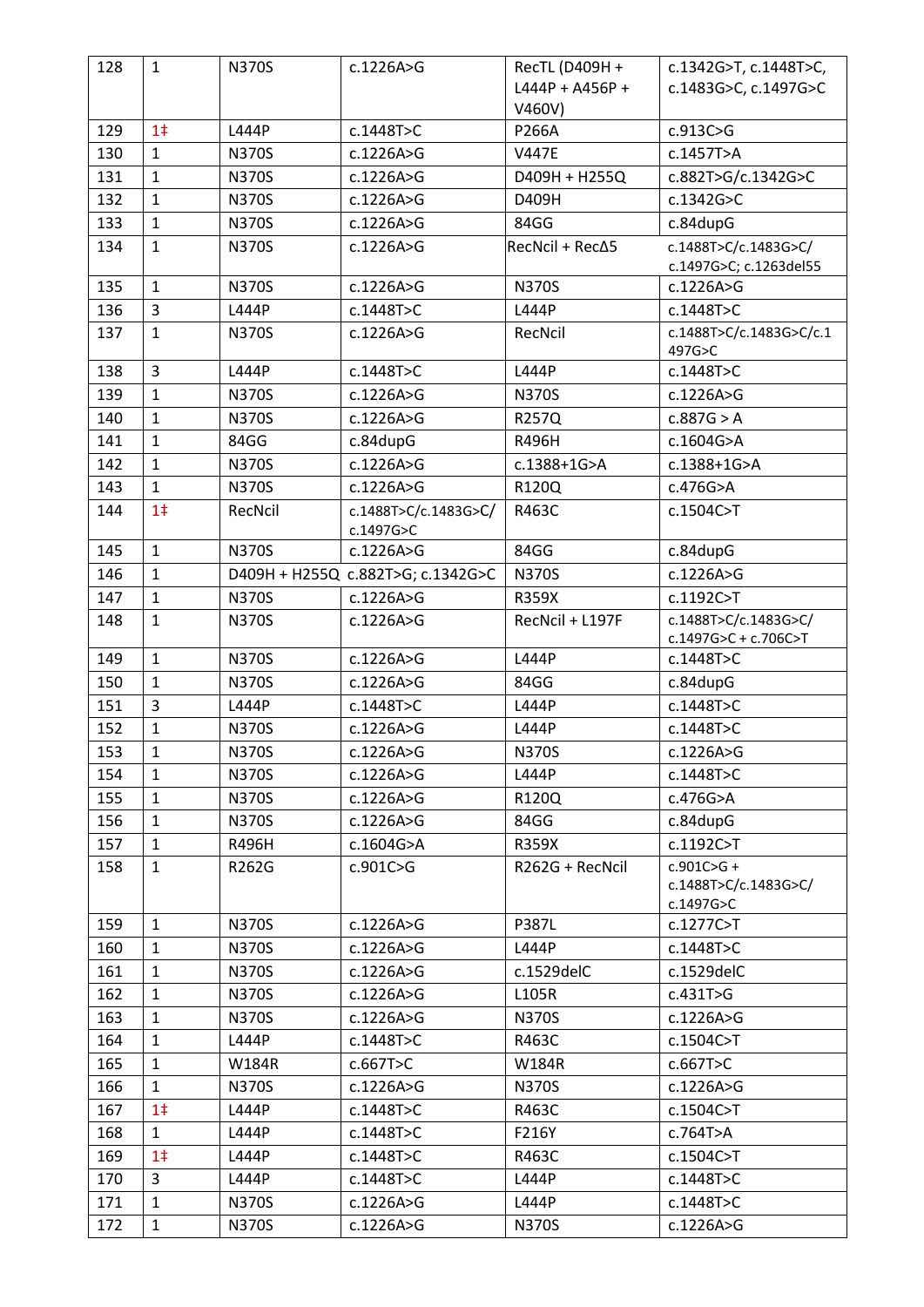| 173 | $\mathbf{1}$   | <b>N370S</b> | c.1226A>G           | <b>N370S</b>                  | c.1226A>G             |
|-----|----------------|--------------|---------------------|-------------------------------|-----------------------|
| 174 | 3              | L444P        | c.1448T>C           | L444P                         | c.1448T>C             |
| 175 | $\mathbf{1}$   | <b>N370S</b> | c.1226A>G           | <b>N370S</b>                  | c.1226A>G             |
| 176 | $\mathbf{1}$   | <b>L66P</b>  | c.314T>C            | N370S                         | c.1226A>G             |
| 177 | $\mathbf{1}$   | R463C        | c.1504C>T           | R463C                         | c.1504C>T             |
| 178 | $\mathbf{1}$   | <b>N370S</b> | c.1226A>G           | G234E                         | c.701G>A              |
| 179 | $\mathbf{1}$   | <b>N370S</b> | c.1226A>G           | N370S                         | c.1226A>G             |
| 180 | $\mathbf{1}$   | <b>N370S</b> | c.1226A>G           | L444P                         | c.1448T>C             |
| 181 | $\mathbf{1}$   | <b>N370S</b> | c.1226A>G           | <b>N370S</b>                  | c.1226A>G             |
| 182 | $\mathbf{1}$   | <b>N370S</b> | c.1226A>G           | L444P                         | c.1448T>C             |
| 183 | $\mathbf{1}$   | D409H +      | c.882T>G; c.1342G>C | <b>N370S</b>                  | c.1226A>G             |
|     |                | H255Q        |                     |                               |                       |
| 184 | $\mathbf{1}$   | <b>N370S</b> | c.1226A>G           | L444P                         | c.1448T>C             |
| 185 | $\mathbf{1}$   | <b>N370S</b> | c.1226A>G           | R496H                         | c.1604G>A             |
| 186 | 3              | L444P        | c.1448T>C           | L444P                         | c.1448T>C             |
| 187 | $\mathbf{1}$   | <b>N370S</b> | c.1226A>G           | <b>N370S</b>                  | c.1226A>G             |
| 188 | $\mathbf{1}$   | <b>N370S</b> | c.1226A>G           | <b>N370S</b>                  | c.1226A>G             |
| 189 | $\mathbf{1}$   | T323I        | c.1085C>T           | <b>N370S</b>                  | c.1226A>G             |
| 190 | 3              | L444P        | c.1448T>C           | L444P                         | c.1448T>C             |
| 191 | 3              | L444P        | c.1448T>C           | L444P                         | c.1448T>C             |
| 192 | 3              | L240V        | c.835C>G            | L240V                         | c.835C>G              |
| 193 | 1 <sup>†</sup> | <b>R257Q</b> | c.887G>A            | R463C                         | c.1504C>T             |
| 194 | 3              | E233D        | c.816A > C          | L444P                         | c.1448T>C             |
| 195 | 1 <sup>†</sup> | H311R        | c.1049A>G           | R359Q                         | c.1193G>A             |
| 196 | 3              | L444P        | c.1448T>C           | D409H                         | c.1342G>C             |
| 197 | $\mathbf{1}$   | <b>N370S</b> | c.1226A>G           | Rec∆5                         | c.1263del55           |
| 198 | $\mathbf{1}$   | <b>N370S</b> | c.1226A>G           | RecTL (D409H +                | c.1342G>T, c.1448T>C, |
|     |                |              |                     | L444P + A456P +               | c.1483G>C, c.1497G>C  |
|     |                |              |                     |                               |                       |
|     |                |              |                     | V460V)                        |                       |
| 199 | $\mathbf{1}$   | R463C        | c.1504C>T           | L444P                         | c.1448T>C             |
| 200 | 3              | L444P        | c.1448T>C           | L444P                         | c.1448T>C             |
| 201 | $\mathbf{1}$   | R359Q        | c.1193G>A           | 1132F                         | c.394A>T              |
| 202 | $\mathbf{1}$   | L444P        | c.1448T>C           | R463C                         | c.1504C>T             |
| 203 | $\mathbf{1}$   | <b>N370S</b> | c.1226A>G           | S488F/S488L                   | c.1580C>T             |
| 204 | 3              | L444P        | c.1448T>C           | L444P                         | c.1448T>C             |
| 205 | $\mathbf{1}$   | R131C        | c.508C>T            | R463C                         | c.1504C>T             |
| 206 | $\mathbf{1}$   | <b>N370S</b> | c.1226A>G           | R359X                         | c.1192C>T             |
| 207 | $\mathbf{1}$   | <b>N370S</b> | c.1226A>G           | <b>N370S</b>                  | c.1226A>G             |
| 208 | $\mathbf{1}$   | <b>N370S</b> | c.1226A>G           | <b>N370S</b>                  | c.1226A>G             |
| 209 | $\mathbf{1}$   | <b>N370S</b> | c.1226A>G           | RecNcil                       | c.1448T>C             |
| 210 | 3              | L444P        | c.1448T>C           | L444P                         | c.1448T>C             |
| 211 | $\mathbf{1}$   | <b>N370S</b> | c.1226A>G           | N462K                         | c.1503C>G             |
| 212 | $\mathbf{1}$   | <b>N370S</b> | c.1226A>G           | L444P                         | c.1448T>C             |
| 213 | $\mathbf{1}$   | L444P        | c.1448T>C           | <b>N370S</b>                  | c.1226A>G             |
| 214 | $\mathbf{1}$   | <b>N370S</b> | c.1226A>G           | R120W                         | c.475C>T              |
| 215 | $\overline{3}$ | L444P        | c.1448T>C           | L444P                         | c.1448T>C             |
| 216 | $\mathbf{1}$   | <b>N370S</b> | c.1226A>G           | c.1249 1251 del<br><b>TGG</b> | c.1249_1251 del TGG   |
| 217 | $\mathbf{1}$   | N370S        | c.1226A>G           | R131C                         | c.508C>T              |
| 218 | 1 <sup>†</sup> | R463C        | c.1504C>T           | L444P                         | c.1448T>C             |